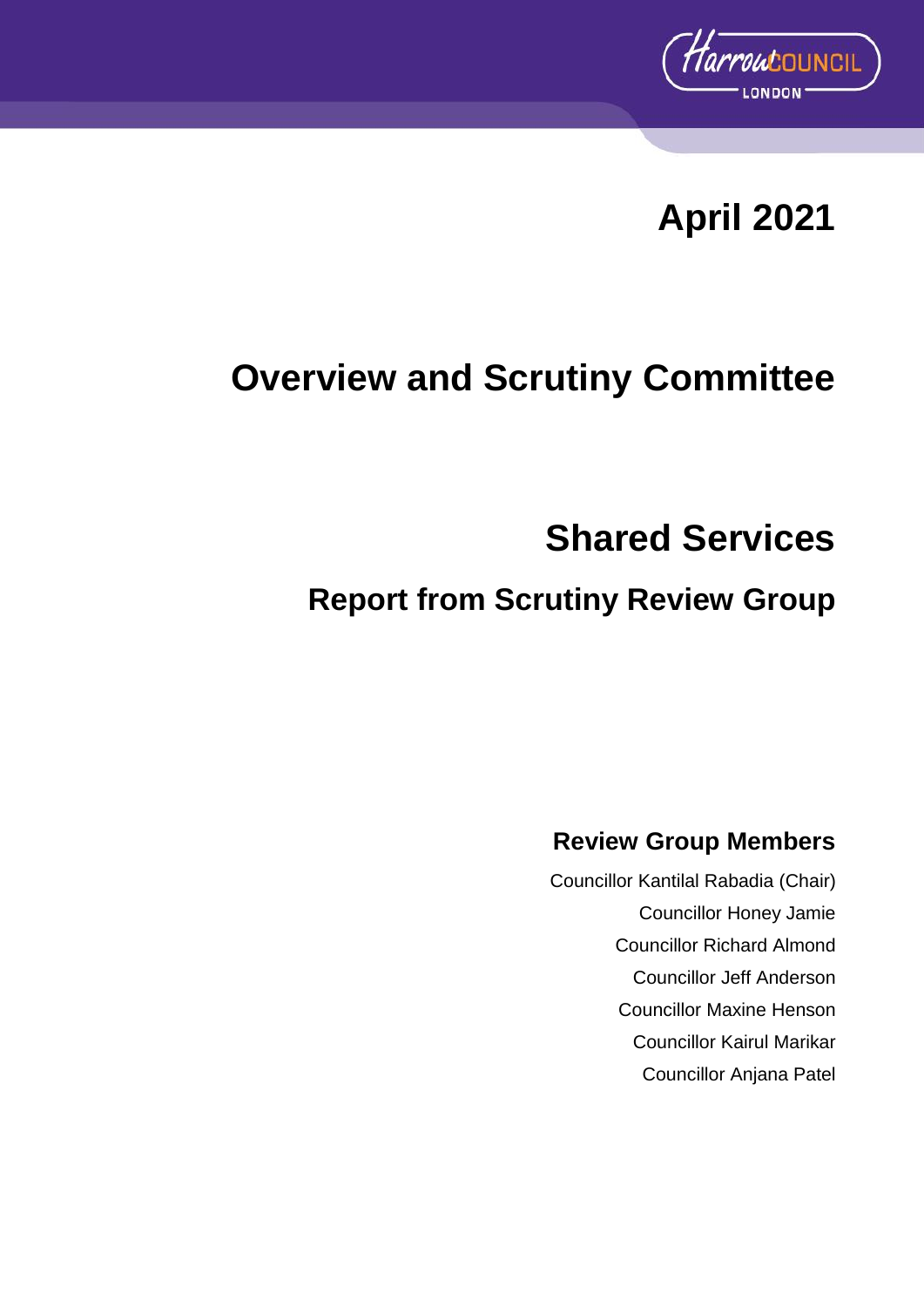## **CONTENTS**

|                                            | Page |
|--------------------------------------------|------|
| <b>RECOMMENDATIONS</b>                     | 3    |
| <b>BACKGROUND</b>                          | 3    |
| <b>OUR APPROACH</b>                        |      |
| <b>WHAT THE INTELLIGENCE IS TELLING US</b> | 5    |
| <b>OUTSTANDING ENQUIRIES</b>               | 22   |

Version History:

11 March 2020 – first draft

13 July 2020 – second draft

1 April 2021 – final draft for publication

Report produced by the Policy Team – for further information, contact the Policy Team at [corporate.policy@harrow.gov.uk](mailto:corporate.policy@harrow.gov.uk)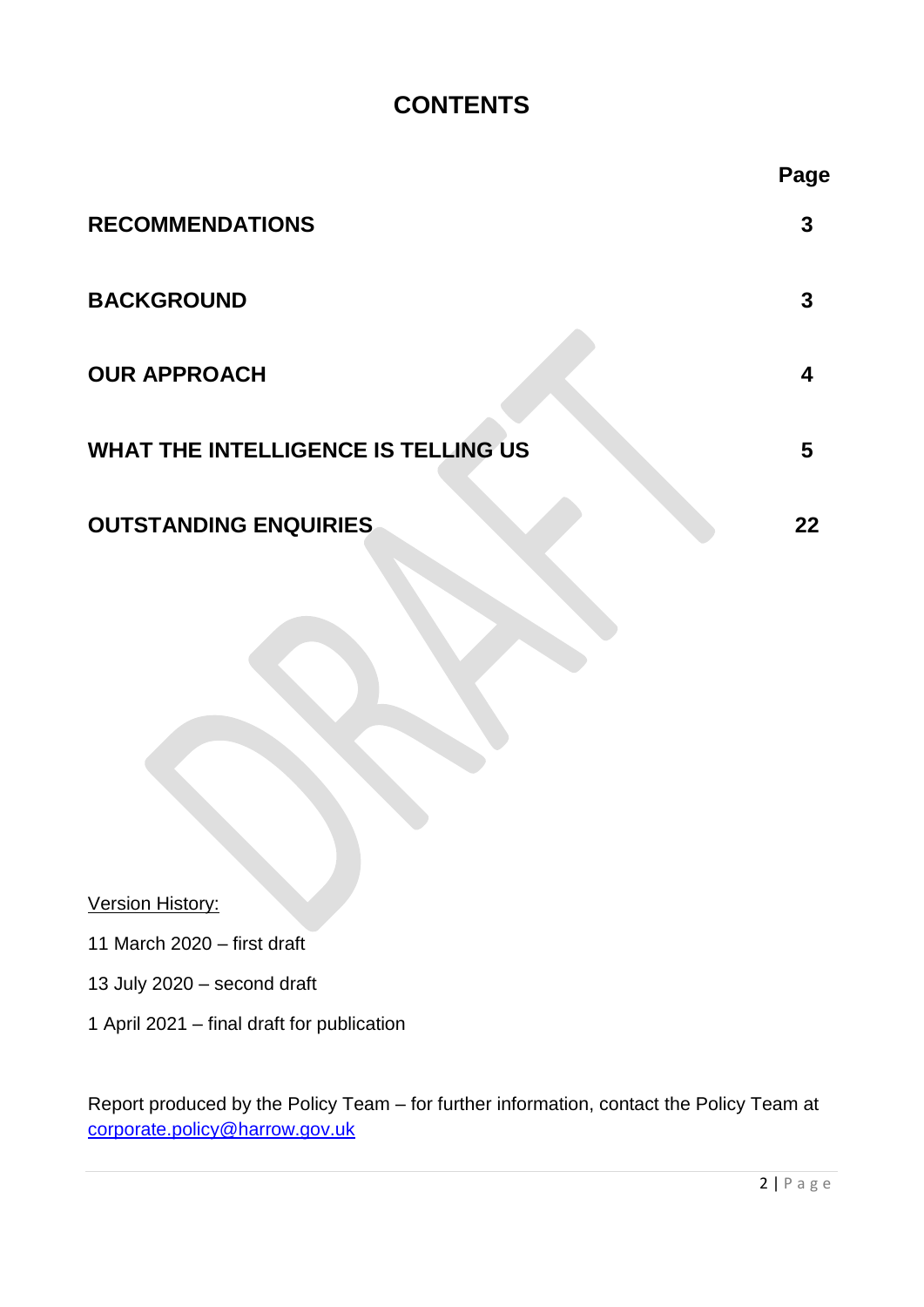### **RECOMMENDATIONS**

Our recommendations, as contained in the body of our report, are summarised below:

**RECOMMENDATION 1: that every decision that the council takes around future shared service arrangements should be supported by robust feasibility studies, options appraisals and business case, which have been considered by CSB and had the opportunity to be critically and constructively challenged by members.**

**RECOMMENDATION 2: that the council develops a checklist of considerations that any future shared services agreement process must take account in order to be confident that the shared service is beneficial to Harrow Council and that any risks identified can be mitigated. This can build on the checklist suggested by the review group.**

**RECOMMENDATION 3: that the outstanding information identified by the Review Group following the Challenge Panel is followed up by O&S as and when appropriate, and as scrutiny work programme and resources allow.**

## **BACKGROUND**

The economic climate and growing pressures on public services have had a marked impact on attitudes to service transformation. CIPFA reports that 63% of senior local government executives now strongly agree the front-line will suffer if authorities do not radically change how they structure and deliver their core functions. This is manifest in figures collated by the LGA, which shows local government is leading the public sector in implementing shared services. At least 98% of councils across the country currently share services with other councils, amounting to savings of £657m across 486 shared services to date (April 2018). As well as sharing with other local authorities, there are examples of councils sharing with other public sector agencies, private sector bodies and with community and voluntary sector organisations. These arrangements can bring financial benefits to councils through the reduction of duplication and improve customer services. There are also risks associated with entering a shared service and this type of service model is not suitable for specific needs at specific times.

Harrow Council already shares some services. HB Public Law was established in 2012 on the merging of Harrow and Barnet's legal teams, which has allowed both councils to enjoy improved services at a reduced cost. It has since expanded and is now one of the leading public sector legal practices in the UK providing legal expertise to local authorities, schools, academies, housing organisations and others in the public and not-for-profit sectors. Harrow had also partnered with Buckingham County Council to deliver HR shared services, although this partnership has now been dissolved. Conversely, Harrow has also been through a disaggregation of shared services, for example with public health (formerly shared with LB Barnet) and procurement (formerly shared with LB Brent).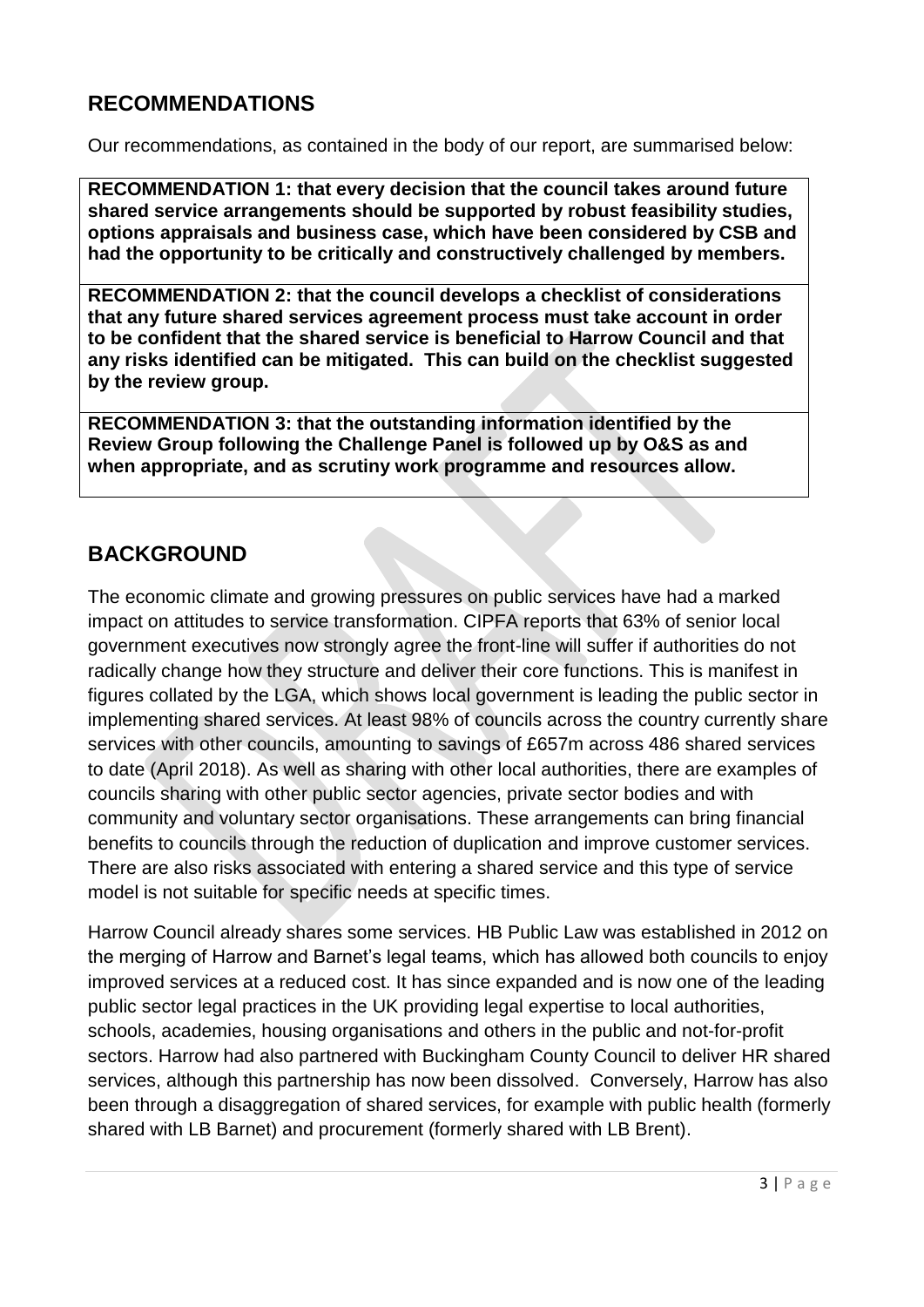### **OUR APPROACH**

The Overview and Scrutiny Committee commissioned a review of shared services in its work programme for 2019/20 and agreed this review's scope in September 2019 outlining the following aim and objectives for the scrutiny review:

#### **The purpose of this review is to better understand and influence how shared services can be part of the Council's future commissioning decisions, to deliver better outcomes for residents as well as making efficiencies for the Council.**

The objectives of the review as set out in the scope are:

- 1. To understand what a shared service is and the protocol the Council follows to enter into a shared service; how this can be improved in terms of the criteria including financial, risk management, quality of service and efficiency.
- 2. To understand the history of Harrow's shared services and the lessons learnt, especially with regards to efficiency savings for the Council.
- 3. Use the intel and lessons learnt to guide future shared service ventures.
- 4. To research and understand best practice, lessons learnt on sharing services and how these can be adopted and implemented at Harrow Council.

For our review we started by carrying out desktop research and a literature review of the relevant background documents which was pulled together into a briefing paper and used to inform our discussions. We subsequently held a challenge panel with Charlie Stewart, the council's Corporate Director of Resources and Alex Dewsnap, the council's Director of Strategy and Partnerships, to further investigate generic issues around shared services as well as explore the detail within each Harrow shared service case study.

Just after we held our challenge panel and before we had completed our work, the Covid-19 pandemic rocked the world and has had a devastating effect on many individuals, families and communities across the world. It has also significantly impacted upon public services, not least local councils who have supported communities and the vulnerable to deal with unprecedented times and challenges.

Because of the council's response to the emergency, scrutiny was halted from late March 2020 and when re-established, its priorities and work programme was refreshed to reflect the new and emerging priorities for Harrow. It is against this backdrop that this report is delayed and, we recognise, incomplete as council resources and capacity continue to be diverted to respond to the pandemic and mitigating its adverse impact. It is important to note that although the report is published in April 2021, the review work concluded in March 2020 and conclusions/recommendations are framed accordingly.

However, we are keen that the work that has gone into this review to date is not wasted and offers value to the organisation going forward. To this end, we present a report with findings to date, flagging up further enquiries that O&S may wish to pick up at a later date. The report also includes recommendations that should inform decisions around any future shared services arrangements for the organisation. We have provided the start of a 'checklist' of considerations for the organisation to take into account if thinking to embark on new shared services.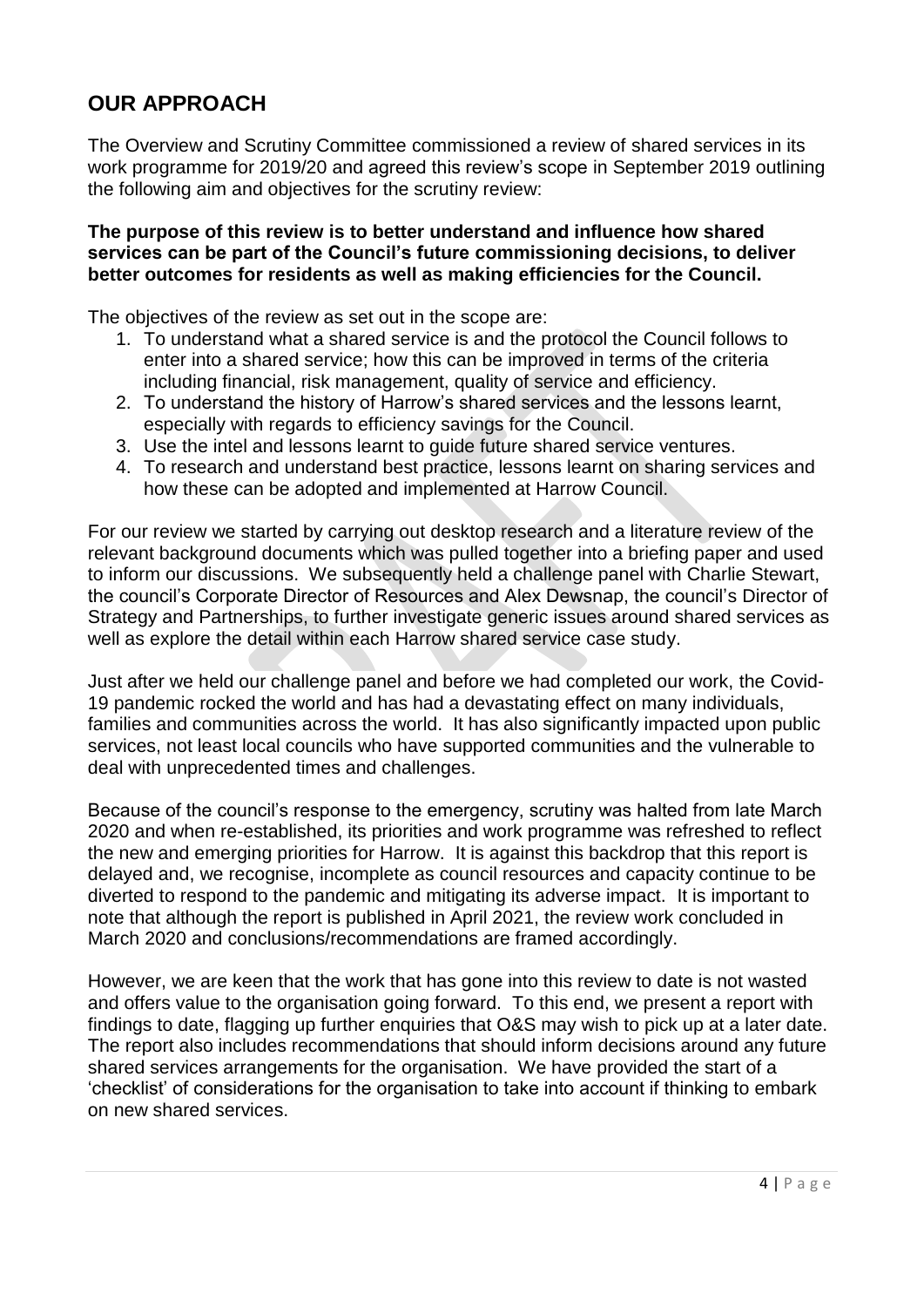## **WHAT THE INTELLIGENCE IS TELLING US**

For ease of reading, we outline our findings by review objective.

**Objective 1 – To understand what a shared service is and the protocol the Council follows to enter into a shared service; how this can be improved in terms of the criteria including financial, risk management, quality of service and efficiency**.

#### **What is a Shared Service?**

A Shared Service is essentially the distribution of services across local authorities. Initially, the practice of shared services was limited to IT functions, finance and legal services. It has now spread to even more frontline and visible services.

The Local Government Association's recent 2018 data shows that councils were involved in 559 partnerships, saving an estimated £971million. This is a significant rise compared to the first year of the survey in 2011, where around 219 councils were involved in 143 partnerships saving around an estimated £157million. The main reason given for their increased use was that they are considered to cost-effective.

LGA research shows local government is leading the public sector in implementing shared services. At least 98% of councils across the country currently share services with other councils, amounting to savings of £657m across 486 shared services to date (April 2018). As well as sharing with other local authorities, there are examples of councils sharing with other public sector agencies, private sector bodies and with community and voluntary sector organisations. These arrangements can bring financial benefits to councils through the reduction of duplication, and improve customer services.

The National Oversight and Audit Commission (NOAC's) first report on best practice in Shared Services in Ireland describes five types of shared services have developed:

- **Transactional shared services -** Streamlines repetitive back office transactions.
- **ICT enablers shared service projects Common ICT systems developed to allow** local authorities to optimise support of best practice technology enablers
- **Collaborative shared services -** Requires cooperation in illustrating the local government's ability to share approaches and benefits from best practice
- **Policy implementation shared services**
- **Changing direction shared services -** Shared services that did not proceed according to proposals in their business cases.

Shared services should be viewed as form of service delivery. Shared services and outsourcing are on a continuum and different parts of the model. Outsourcing is backed up by contractual arrangements. Both are delivery arrangements but the backbone is how well the partners work together to provide a service. It is a partnership and relationship as one party is giving another the role of providing the services that the other has the responsibility or duty to do so. Shared services is another model of delivery, as it is backed by a 'gentleman's agreement' to share people, resources and services – not a contractual agreement. When two authorities are involved, usually one of the authorities would take responsibility to lead and employ the staff etc.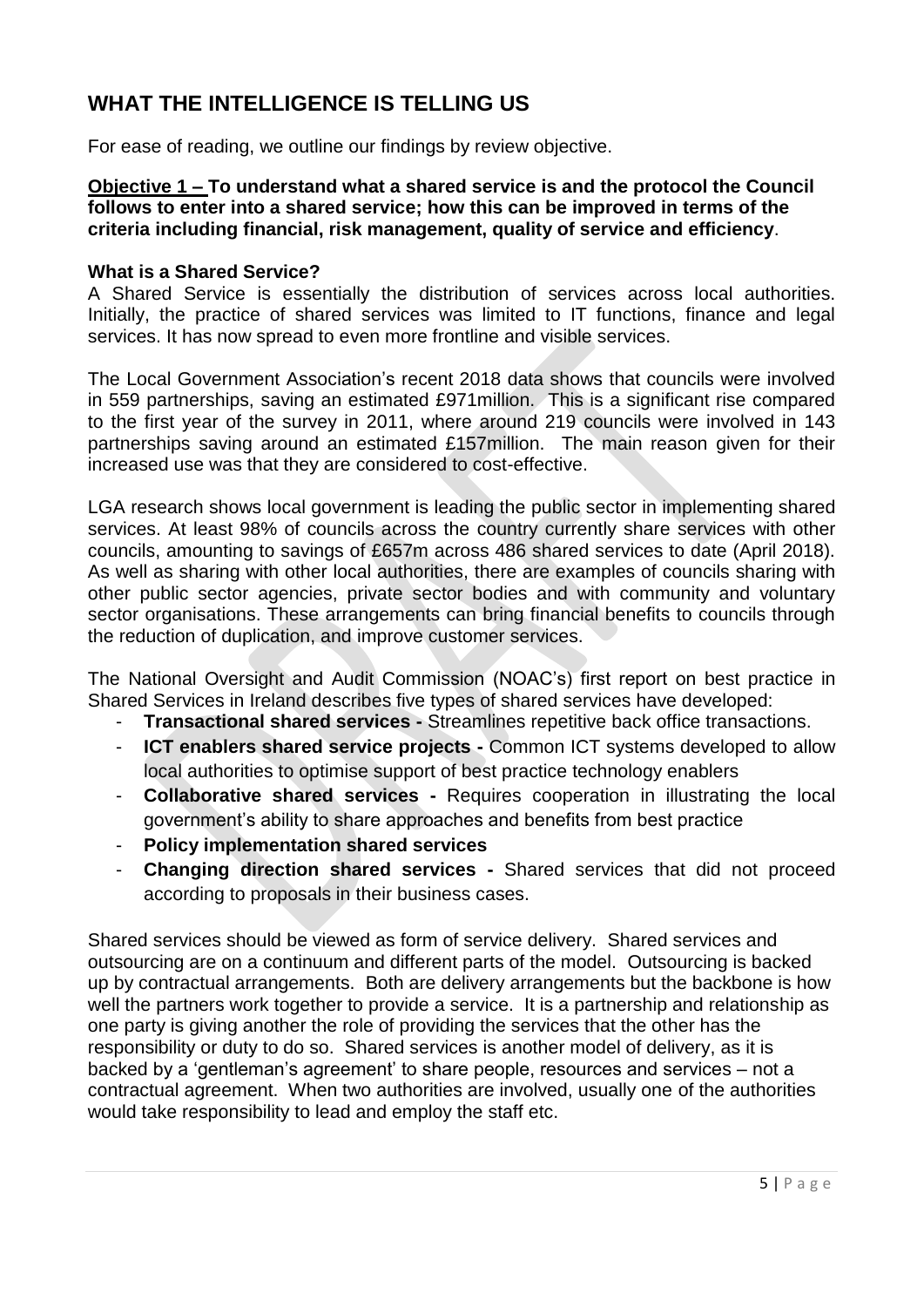Another model which should be considered as an alternative to shared services and outsourcing is contractual or arms-length models. For arms-length, there is someone who knows how to run a company and has the ability to make an income and innovate (market, package, and profit). This recognises that architects of services are not necessarily the right people to run the operations.

#### *Advantages & Disadvantages of Shared Services*

Below is given some of the advantages and disadvantages of shared services. Some of these will be elaborated in the real Harrow case studies that follow under our exploration of Objective 2.

#### *Advantages of shared services*

- Cost effectiveness therefore it is a popular option for councils
- Staff opportunities recruitment of more experienced staff, creation of new roles. Merging also creates opportunities that are attractive to those who are keen on a broader challenge or more unique opportunities such as working in rural and urban areas.
- Innovation ability to redesign services with more experienced staff, as well as creating new services and programmes for the workplace.

Disadvantages of shared services

- Lack of sufficient evidence of cost-effectiveness The University of Oxford has refuted the long standing belief that shared services reduce costs.
- Geographical challenges staff having to work further away. Though, travelling to different locations can help reinforce work culture and can have a positive effect on staff morale.
- Strain on staff leaders and chief executives who lead two bodies could find the responsibility challenging, which may put a strain on staff.
- Lack of evidence of improved services integration of two councils even in a modest way may prove to be a challenge. Councillors are keen to please their own constituency and efficiency rather than taking care in the success of a neighbouring authority. This may prove to be an obstacle in improving services.

In discussions with officers, we were assured that cost-effectiveness alone cannot be the reason for entering shared services arrangements. Deleting posts at management level takes out the strategic direction that would have been to that organisation. Furthermore, merging posts across two organisations can make it difficult to drive forward the strategies for both organisations. Getting rid of the ability to think strategically and drive forward the organisation is a particular loss for areas such as HR and IT. Having compatible political desire and general views on how to take organisation forward works best in management layers. By way of example, the shared HR service with Bucks became a transactional relationship, at the expense of lost strategic drive. Therefore, cost effectiveness should not be a key driver in deciding upon a shared services model.

Mass makes a difference - where smaller councils do not have the size/mass to have specialist expertise or functions, sharing services can mean that resources across organisations can be pooled and two councils can share a specialist resource e.g. employment lawyer. This may be one reason why Bucks came to Harrow for legal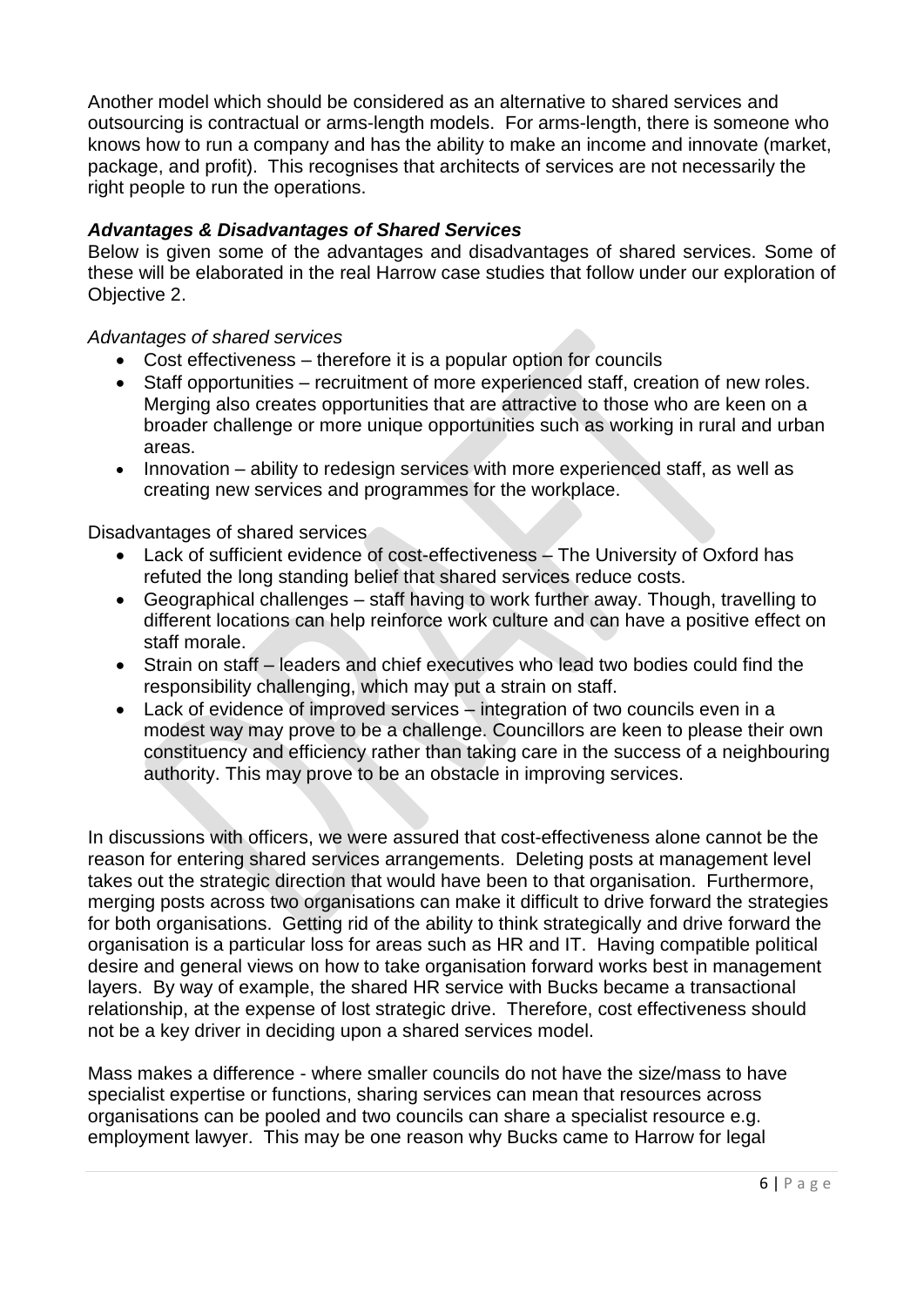services. Bringing in expertise where it does not currently exist is definitely an advantage of the model.

Outsourcing the organisation's problems elsewhere is advised against. It is better to resolve issues first and then outsource. There are a wide range of management techniques and transformational techniques available to improve a service.

There is a need for a robust shared understanding from the outset of the shared services arrangement. This includes understanding the real pros/cons of the model before entering into arrangements.

At Harrow, proposals to enter a shared service are developed and presented to the Corporate Strategic Board (CSB) a number of times, before a report is prepared and presented to Cabinet for approval. Proposals are backed by feasibility studies, options appraisals and business cases.

#### **Objective 2 – To understand the history of Harrow's shared services and the lessons learnt, especially with regards to efficiency savings for the Council**.

To better understand the history of Harrow's shared services arrangements we selected a number of case studies to investigate:

- HB Law
- HR Service
- Procurement
- Trading Standards
- Special Needs Transport

These case studies are outlined as the information provided to us in autumn 2019 in compiling our desktop research.

| <b>Shared Service</b>                                  | <b>HB Law</b>                                                                                                                                                                                                                                                                                                                                                                                                                                                                                                                                                                                                                                                                                                                                                                                                                                                                                                                                                                                                                                                                                       |
|--------------------------------------------------------|-----------------------------------------------------------------------------------------------------------------------------------------------------------------------------------------------------------------------------------------------------------------------------------------------------------------------------------------------------------------------------------------------------------------------------------------------------------------------------------------------------------------------------------------------------------------------------------------------------------------------------------------------------------------------------------------------------------------------------------------------------------------------------------------------------------------------------------------------------------------------------------------------------------------------------------------------------------------------------------------------------------------------------------------------------------------------------------------------------|
| <b>Duration of agreement</b><br>(and if still ongoing) | <b>Harrow and Barnet</b><br>1 September 2012 - 31 August 2022 (was extended)                                                                                                                                                                                                                                                                                                                                                                                                                                                                                                                                                                                                                                                                                                                                                                                                                                                                                                                                                                                                                        |
| Aims & objectives of<br>agreement                      | <b>Aim:</b> To facilitate development of resilient and cost-effective legal practice, to provide<br>improved support to both councils at a reduced cost. The transfer of staff from Barnet<br>Council Legal Services to provide more efficient combined services to both councils. In<br>turn, reduce overall cost of legal services (including use of external lawyers)<br><b>Objectives:</b><br>To reduce reliance on outsourcing work to external suppliers, maximise utilisation<br>of staff and address issues demand, staff availability, workload peaks, service<br>delivery, pressure on budgets, greater complexity of work<br>Offer staff improved career opportunities<br>Avoid duplication<br>Greater range and depth of services, with less need for onward referral<br>$\bullet$<br>Increase viability of employing specialists, reducing cost of external services<br>$\bullet$<br>Faster and more flexible reactions to Council's demands<br>Access other potential income streams to offset the cost base<br>Establish new ways of working to establish the potential of the model |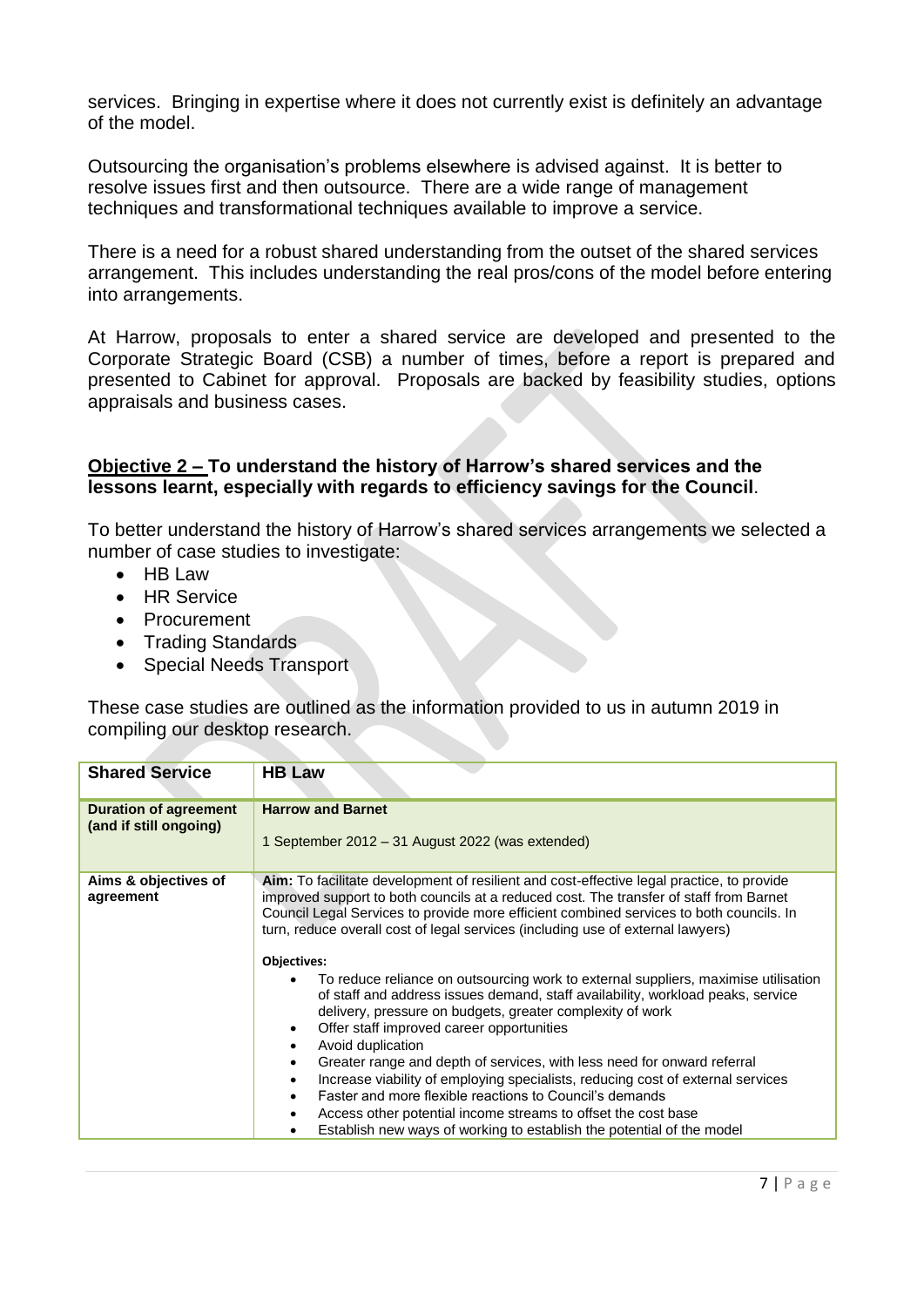| Set-up costs                                                    | The set-up costs include the transfer of data, people and archives and setting up<br>operations in Harrow. Integration and training costs are also included. Barnet's share of<br>these costs is £200,289, subject to confirmation of the Capita initial costs. These would be<br>paid in equal instalments over 5 years.<br>Barnet: £200,239<br>Hounslow: £338,757<br>Bucks: £349,969                                                                                                                                                                                                                                                                                                                                                                                                                                                                                                                                                                                                                                                                                                                                                                                                                                                                                                                                                                                                                                                                                                                                                                                                                                                                                |
|-----------------------------------------------------------------|-----------------------------------------------------------------------------------------------------------------------------------------------------------------------------------------------------------------------------------------------------------------------------------------------------------------------------------------------------------------------------------------------------------------------------------------------------------------------------------------------------------------------------------------------------------------------------------------------------------------------------------------------------------------------------------------------------------------------------------------------------------------------------------------------------------------------------------------------------------------------------------------------------------------------------------------------------------------------------------------------------------------------------------------------------------------------------------------------------------------------------------------------------------------------------------------------------------------------------------------------------------------------------------------------------------------------------------------------------------------------------------------------------------------------------------------------------------------------------------------------------------------------------------------------------------------------------------------------------------------------------------------------------------------------|
| <b>Anticipated</b><br>savings/actual savings                    | Anticipated: April 2012 forecast: 36% over the 5 years, projected to save £300,000 by<br>2013/14.                                                                                                                                                                                                                                                                                                                                                                                                                                                                                                                                                                                                                                                                                                                                                                                                                                                                                                                                                                                                                                                                                                                                                                                                                                                                                                                                                                                                                                                                                                                                                                     |
| <b>Outcome (its success,</b><br>pros & cons, lessons<br>learnt) | <b>Benefits:</b><br>Unified practice - training and mergence would ensure a cohesive and effective<br>$\bullet$<br>unit.<br>Staff and union representatives from Harrow and Barnet were briefed on the<br>$\bullet$<br>proposal and initial staff views were positive.<br>Minimising environmental impact by implementing agile working practices,<br>$\bullet$<br>increasing video conferencing and reducing the need to travel between Harrow<br>and Barnet.<br>Knowledgeable and motivated staff<br>$\bullet$<br>Innovation - exploit technology to enable efficiencies in practices<br>$\bullet$<br>Reduce costs by delivering services in-house where appropriate e.g. in-house advocacy and training<br>The HB merge was not perceived as the end goal, further growth and expansion<br>$\bullet$<br>would be pursued (Cabinet Report 2015)<br>Initial concerns (risk management):<br>Channelling of new work through the new practice<br>$\bullet$<br>Staff support and buy in for the new practice<br>$\bullet$<br>IT and data transfer issues as files are moved to Harrow<br><b>Lessons learnt:</b><br>It was important to have due regard for promoting equality of opportunity, and<br>$\bullet$<br>fostering good relations between Harrow's existing and merged employees. It was<br>also important to consider an appropriate employment model which minimised<br>management, pay and reporting complications.<br>Other lessons learnt included improving coherence and conversation: for example<br>$\bullet$<br>clarifying and agreeing overheads which Barnet would pay, set up costs, pension<br>liabilities and number of chargeable legal hours. |
|                                                                 |                                                                                                                                                                                                                                                                                                                                                                                                                                                                                                                                                                                                                                                                                                                                                                                                                                                                                                                                                                                                                                                                                                                                                                                                                                                                                                                                                                                                                                                                                                                                                                                                                                                                       |

The model of the HB Law service is an agreement that each council buys a certain number of hours of specific specialist legal work from the shared service. The final bill depends on the rigours of the demand, which may vary during the year. In expanding to cover other local authorities HB Law would need to ensure equity with existing shared services partners, so that is included in the shared services agreement. There is a different set of rules of procurement if a council goes out to procurement or if they enter into a shared services arrangement with another local authority.

Bucks may have withdrawn from the Harrow arrangement for Legal services because when it becomes an unitary authority in April 2020 it will have the critical mass within the districts it now oversees to run the specialist legal aspects it needs as singular services.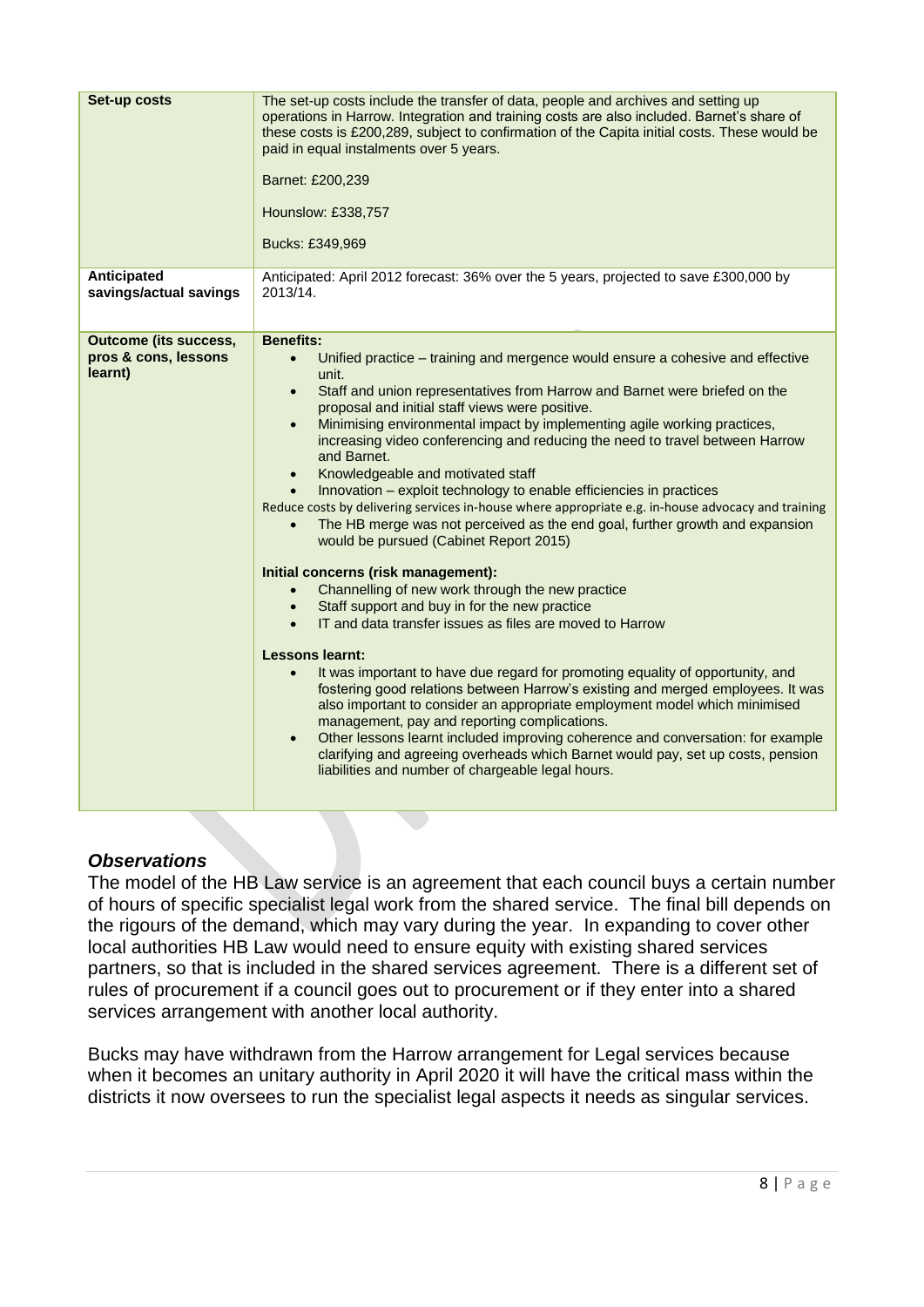HB Law has been a beneficial venture for Harrow in terms of income and also critical mass. However the downside is cultural in that managers go to Legal colleagues impromptu because they are on site. This may also be exacerbated by a HR service that has not been functioning to optimal levels. Set procedures for people to follow about who is the most appropriate to go to is one area that is being improved, standardised and made easier to use. We were told that the organisation should be able to demonstrate in a year's time how a better functioning HR service has relieved some demands on legal advice.

When we probed about the lessons learnt from the HB Law experience, officers suggested that hidden costs and management costs are often in this - Legal staff are all Harrow employees. Also reiterated was that it is a two-way relationship - Harrow has the benefit of being the provider, whilst the other authorities have the demand that they need to have management and governance to oversee the relationship.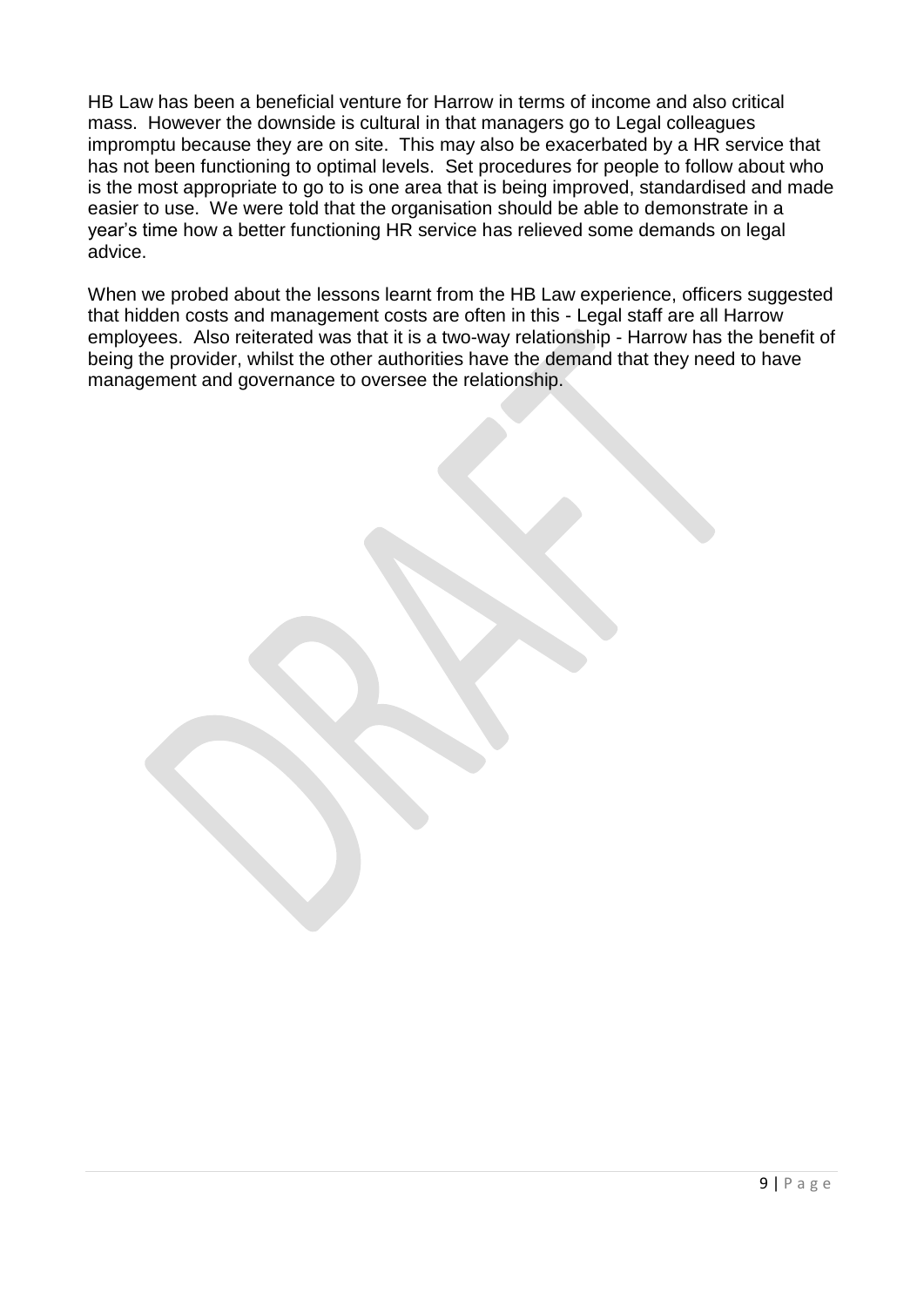| <b>Shared Service</b>                                           | <b>HR Service</b>                                                                                                                                                                                                                                                                                                                                                                                                                                                                                                                                                                                                                                                                                                                                                                                                                                                                                                                                                                             |  |
|-----------------------------------------------------------------|-----------------------------------------------------------------------------------------------------------------------------------------------------------------------------------------------------------------------------------------------------------------------------------------------------------------------------------------------------------------------------------------------------------------------------------------------------------------------------------------------------------------------------------------------------------------------------------------------------------------------------------------------------------------------------------------------------------------------------------------------------------------------------------------------------------------------------------------------------------------------------------------------------------------------------------------------------------------------------------------------|--|
| <b>Duration of agreement</b>                                    | <b>Harrow and Buckinghamshire County Councils</b>                                                                                                                                                                                                                                                                                                                                                                                                                                                                                                                                                                                                                                                                                                                                                                                                                                                                                                                                             |  |
| (and if still ongoing)                                          | 1 August 2016 (OD Service) & 1 April 2017 (Rest of HR Service) - 01 October 2019<br>(intended to end 26 July 2020, but BCC gave notice period on 1 October 2018)                                                                                                                                                                                                                                                                                                                                                                                                                                                                                                                                                                                                                                                                                                                                                                                                                              |  |
| Aims & objectives of<br>agreement                               | Aim: To enable the councils to run with more efficiency, deliver long-term savings and<br>benefits to both councils. Transfer of Harrow staff to be incorporated with Bucks HR<br>provision. The creation of a shared HR service will support the Council in meeting MTFS<br>savings targets.                                                                                                                                                                                                                                                                                                                                                                                                                                                                                                                                                                                                                                                                                                 |  |
|                                                                 | Objectives:<br>Improve budgetary pressures, capacity and expertise<br>$\bullet$<br>Pool skills and resources, optimise use of IT systems<br>$\bullet$<br>Develop a business case which proposes co-location of teams to promote an<br>$\bullet$<br>efficient service and drive out inefficiencies.<br>Establishing a good working relationship with teams that have a direct impact on<br>$\bullet$<br>the HR Shared Service, with a view to creating a one-team perception for<br>customers, minimise need to reduce front-line service to residents.<br>Ensure affected staff are kept well-informed, engaged and reassured.<br>$\bullet$<br>Improve career opportunities for colleagues.<br>$\bullet$<br>Bucks to strengthen commercial function, enhancing customer experience, income<br>$\bullet$<br>generation and commercial growth. Longer term - maximise return on commercial                                                                                                      |  |
|                                                                 | work, enable better use of technology and self-service opportunities                                                                                                                                                                                                                                                                                                                                                                                                                                                                                                                                                                                                                                                                                                                                                                                                                                                                                                                          |  |
| Set-up costs                                                    | The upfront costs for phase 1: £10,962.17.<br>According to the charging provisions, Harrow's HR contributions were:<br>Year 1 (1 August 2016 - 31 March 2017): £254,346 (the OD Service)<br>Year 2 (1 April 2017 - 31 March 2018): £691,494 (full HR and OD Service)<br>Year 3 (1 April 2018 - 31 March 2019): £605,616<br>Year 4 (1 April 2019 - 30 September 2019): £302,808<br>NB: The HR Service and Payroll have SLAs with local schools. As part of the arrangements<br>of the Shared Service the baseline position of the 2016/17 year was taken as the level of<br>income that the Shared Services needed to maintain from Harrow Schools. Within the Inter<br>Authority Agreement any potential drop in income from Harrow schools was to be fully at<br>BCC risk, and therefore the service level that Harrow Council received was not to be<br>impacted by this loss of income. Conversely, a rise in income was to be split as per the<br>agreement on a 36:64 Harrow: BCC split. |  |
| Anticipated<br>savings/actual savings                           | Total anticipated savings: £250,000 (2016/17: £140,000, 2018/19 - £110,000) (Cabinet<br>Report 18 February 2016)<br>The cost schedule as indicated above was predicated on this savings schedule being<br>delivered.                                                                                                                                                                                                                                                                                                                                                                                                                                                                                                                                                                                                                                                                                                                                                                          |  |
| <b>Outcome (its success,</b><br>pros & cons, lessons<br>learnt) | <b>Benefits:</b><br>Suitable alternative to outsourcing to an external provider. (Project Minerva<br>$\bullet$<br>(Cabinet report, 15 January 2014) suggested that outsourcing would not generate<br>the savings needed for both councils - shared services would).<br>Implementing a shared service managed by Bucks was considered the best option<br>$\bullet$<br>to deliver savings and align with meeting objectives.<br>The proposed shared service would facilitate delivery of MTFS savings targets for<br>$\bullet$<br>2017/18 and 2018/19.<br><b>Lessons learnt:</b><br>In transferring the strategic HR function, then although a shared service, the<br>$\bullet$<br>Council was reliant on a wholly different organisation to give such advice to senior<br>stakeholders. With the HR Service coming back, a key lesson is to consider<br>whether in any future shared service model the Council can clearly split the<br>strategic from operational/transactional roles.        |  |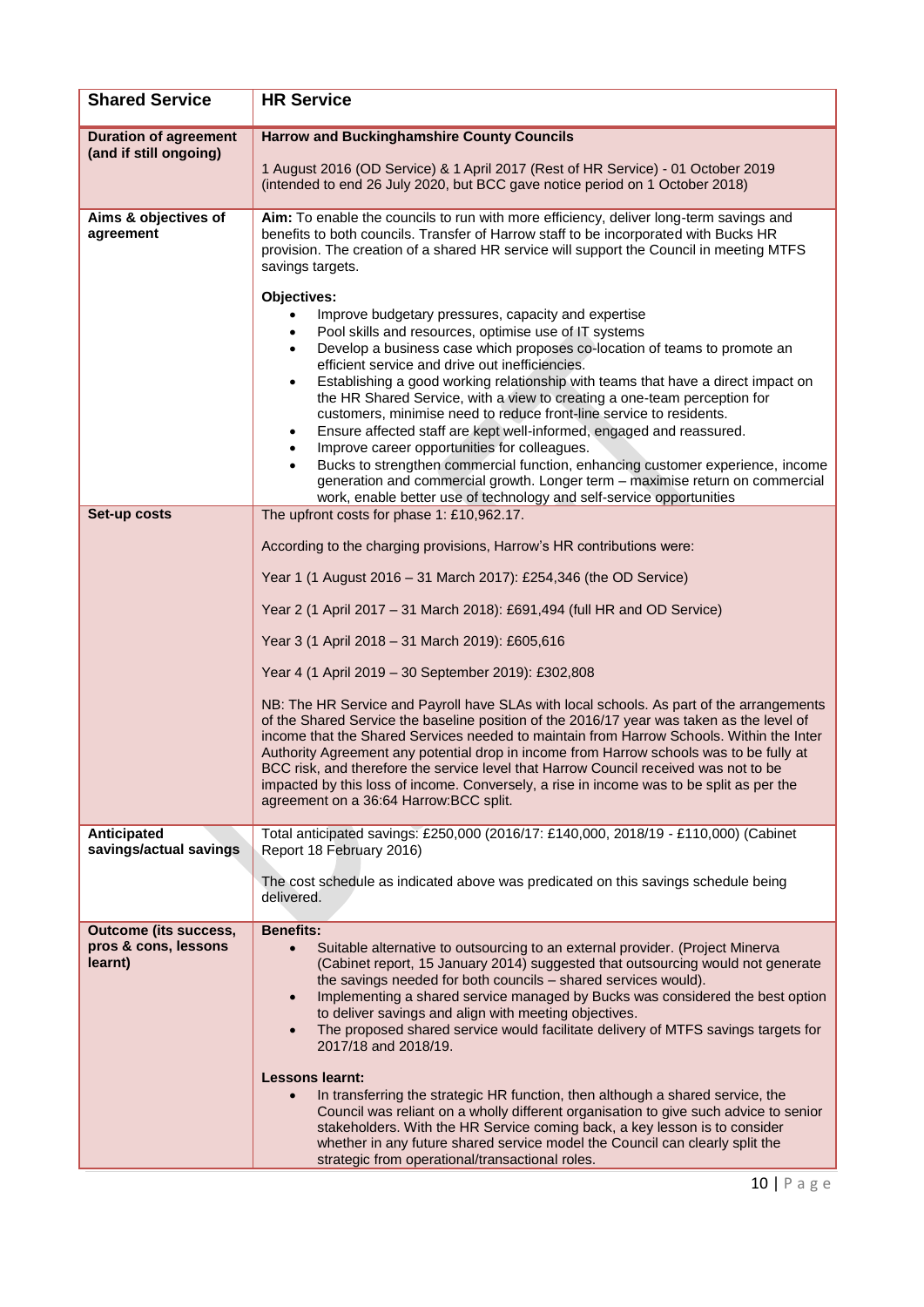| Staff engagement is essential to have full buy-in to any new endeavour. This was<br>made more difficult after the first full year as BCC had a different pay policy and<br>therefore the 2% NJC pay award was not awarded to those staff that were still on<br>Harrow Terms and Conditions, i.e all the HR staff that TUPE'd across to BCC from<br>Harrow.<br>Cannot ignore LGPS implications of entering and exiting a shared service. If staff<br>move their pension rights, there is a transfer between schemes based on the GAD<br>standard valuation. With regards to staff transfers, Harrow must 'top up' the fund if<br>the liabilities exceed the assets. For the HR shared service, the potential impact to<br>the pension fund was £100k (approx.). Therefore, when entering into and ending a<br>shared service, it is important to consider all of this as a bearing to part of any deal<br>or financial consideration.<br>Institute for Government Report: "What has worked and what needs reform?"<br>Government should not outsource services that are integral to its own purpose<br>without oversight. Since HR is an integral strategic function, it should be kept in-<br>house and free from a shared service agreement. It would otherwise be unable to<br>maintain stability in its core function. Outsource for the right reasons, e.g.<br>Expertise, economies of scale or new technologies that allow for better/cheaper<br>delivery of services rather than where there is little reason to think it will work, or<br>where the focus is on unrealistic cost savings. |
|--------------------------------------------------------------------------------------------------------------------------------------------------------------------------------------------------------------------------------------------------------------------------------------------------------------------------------------------------------------------------------------------------------------------------------------------------------------------------------------------------------------------------------------------------------------------------------------------------------------------------------------------------------------------------------------------------------------------------------------------------------------------------------------------------------------------------------------------------------------------------------------------------------------------------------------------------------------------------------------------------------------------------------------------------------------------------------------------------------------------------------------------------------------------------------------------------------------------------------------------------------------------------------------------------------------------------------------------------------------------------------------------------------------------------------------------------------------------------------------------------------------------------------------------------------------------------------------------------|
|                                                                                                                                                                                                                                                                                                                                                                                                                                                                                                                                                                                                                                                                                                                                                                                                                                                                                                                                                                                                                                                                                                                                                                                                                                                                                                                                                                                                                                                                                                                                                                                                  |

The HR shared service arrangement with Bucks was based on a memorandum of understanding and there were self-imposed conditions in the agreement. The arrangement meant that Harrow did not need to go through the procurement regulations of procuring a service provider. In the Bucks HR service, Harrow was looking for a cost reduction and that did reduce costs through achieving savings. However, this is to be juxtaposed against the HR service not delivering the council's needs, so there needs to be questions raised about value achieved. A £426k re-investment in HR was agreed in the council budget for 2020/21. We heard that the value of the service was not priced properly in the first agreement with Bucks. The shared services arrangement with Bucks saw them leading HR and Harrow leading Legal services.

One point of learning around shared services that the HR case study highlighted to us was that when one side feels the other is getting a much better deal, it can lead to problems. Also the arrangement felt as if Harrow had outsourced HR to Bucks and that Harrow no longer retained any control over the strategic aspects of the service. The arrangement did not see any IT integration undertaken, so in effect the strategic ambition was very low. All it saw was a transfer of staff. Furthermore it was suggested that Bucks may have found Harrow 'noisy' especially with regard to industrial relations and that Bucks staff were not accustomed to the level of scrutiny on decisions that Harrow's trade unions gave them. Political control and politics of officers and trade unions are all in the mix when it comes to running a shared service between two authorities.

With regard to savings, all the savings as part of the MTFS were achieved. However it was not economically viable to run the service on this and therefore not good value for Bucks – this may be one reason why Bucks exited the agreement. Harrow lost strategic focus at its expense.

With regard to monitoring, performance management and identifying improvements, there were quarterly meetings with the relevant portfolio holders in Harrow and Bucks with the senior officers responsible, to monitor performance. It helped that the portfolio holders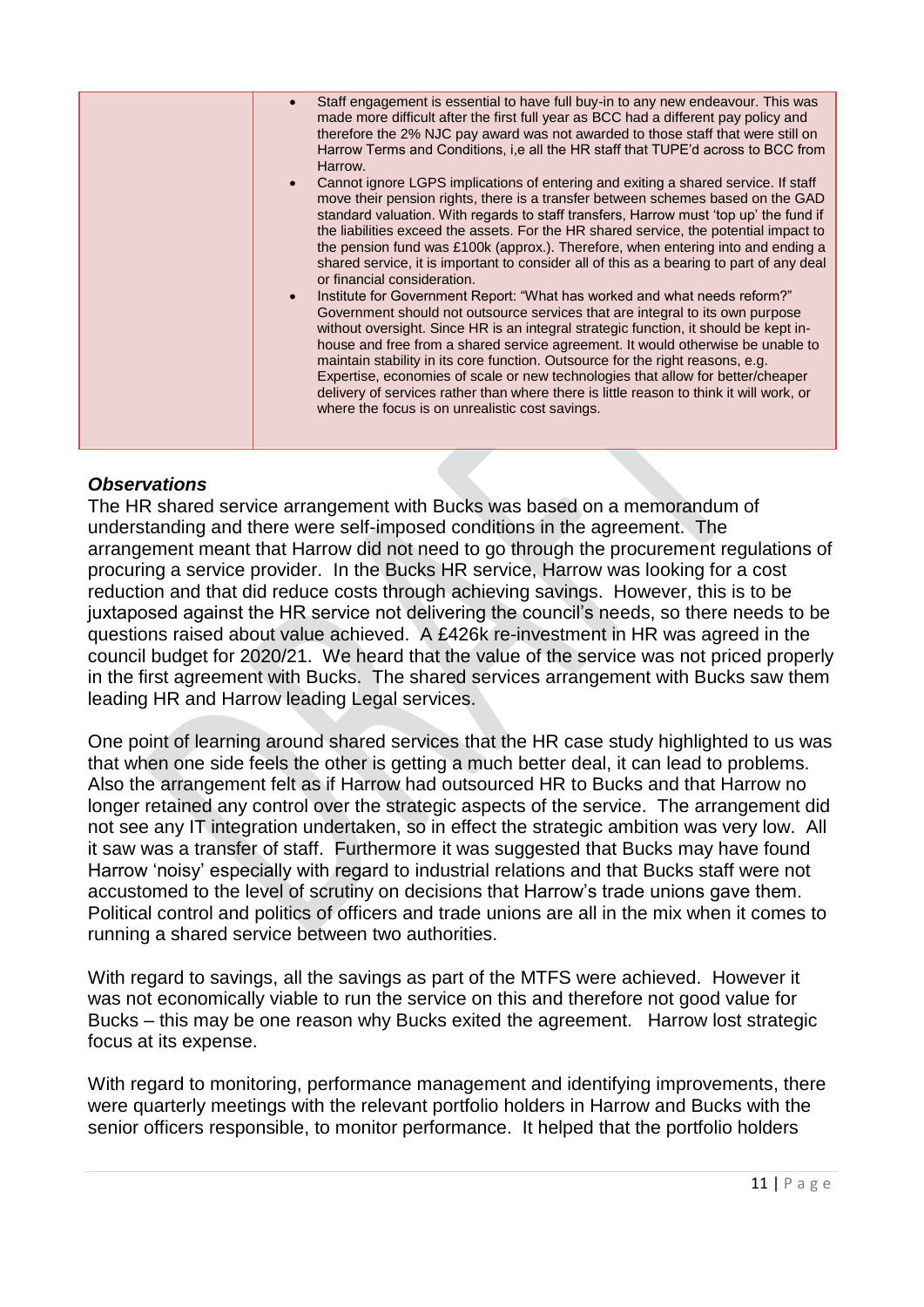also had Legal services within their remit so the whole Bucks/Harrow arrangement could be considered in the round.

| <b>Shared Service</b>                                           | <b>Procurement</b>                                                                                                                                                                                                                                                                                                                                                                                                                                                                                                                                                                                                                                                                                                                                                                                                                                                                                                                                                                                                                                                                                                                                                                                                                                                                                                                                                                                                                                                                                                                                                                                                                                                                                                                    |
|-----------------------------------------------------------------|---------------------------------------------------------------------------------------------------------------------------------------------------------------------------------------------------------------------------------------------------------------------------------------------------------------------------------------------------------------------------------------------------------------------------------------------------------------------------------------------------------------------------------------------------------------------------------------------------------------------------------------------------------------------------------------------------------------------------------------------------------------------------------------------------------------------------------------------------------------------------------------------------------------------------------------------------------------------------------------------------------------------------------------------------------------------------------------------------------------------------------------------------------------------------------------------------------------------------------------------------------------------------------------------------------------------------------------------------------------------------------------------------------------------------------------------------------------------------------------------------------------------------------------------------------------------------------------------------------------------------------------------------------------------------------------------------------------------------------------|
| <b>Duration of agreement</b><br>(and if still ongoing)          | <b>Harrow and Brent</b><br>01 September 2016 - 31 March 2018                                                                                                                                                                                                                                                                                                                                                                                                                                                                                                                                                                                                                                                                                                                                                                                                                                                                                                                                                                                                                                                                                                                                                                                                                                                                                                                                                                                                                                                                                                                                                                                                                                                                          |
| Aims & objectives of<br>agreement                               | Aim: Develop a resilient and cost-effective procurement and commercialisation service<br>which can provide improved support to Harrow Council and Brent Council, at a reduced<br>cost. To permit the delivery of savings in the procurement budget for both councils.<br>Objectives:<br>Improve budgetary pressures, capacity, expertise for both councils<br>$\bullet$<br>Pooling knowledge, skills and resources<br>$\bullet$<br>Improve career opportunities of staff<br>Identify collaborative procurement opportunities and implementing best practice<br>$\bullet$<br>systems and processes                                                                                                                                                                                                                                                                                                                                                                                                                                                                                                                                                                                                                                                                                                                                                                                                                                                                                                                                                                                                                                                                                                                                     |
| Set-up costs                                                    | No upfront cost apart from officer time. LBH contribution into the Shared Service budget<br>year 1: £586,644.<br>The aspiration for the Procurement Shared Service was to be able to provide<br>Commercialisation and Procurement services to the founding partners at no cost within 5<br>years.                                                                                                                                                                                                                                                                                                                                                                                                                                                                                                                                                                                                                                                                                                                                                                                                                                                                                                                                                                                                                                                                                                                                                                                                                                                                                                                                                                                                                                     |
| Anticipated<br>savings/actual savings                           | 2016/17: £108,000<br>2017/18: £182,000<br>2018/19: £180,000<br>Revenue and Capital Outturn 2018/19: Within the resources directorate, saving reference<br>RES15 for £0.151m for restructure of commercial, contracts and procurement function. The<br>saving was unachieved due to the ending of the procurement shared service with Brent.<br>However the budget has been realigned across the division to mitigate this. (Cabinet<br>Report 20 June 2019)                                                                                                                                                                                                                                                                                                                                                                                                                                                                                                                                                                                                                                                                                                                                                                                                                                                                                                                                                                                                                                                                                                                                                                                                                                                                           |
| <b>Outcome (its success,</b><br>pros & cons, lessons<br>learnt) | <b>Benefits:</b><br>To provide a platform to undertake work for other agencies and greater influence<br>$\bullet$<br>to deliver collective aspirations with regard to Small and Medium Size Enterprises<br>(SME) engagement, apprenticeships and social value<br>Allowed the Council to avoid making 54% budget cuts, and instead retain a well-<br>$\bullet$<br>functioning workforce<br>Harrow-led shared service would reassure both councils that critical activities<br>would not fail as there would still be resilience in the new structure (clear two<br>stages - 1) Brent delegated their procurement functions to Harrow supported by<br>an Inter Authority Agreement, 2) created a shared service new target operating<br>model)<br>Shared service more appropriate option than joint working, which would not have<br>$\bullet$<br>improved resilience<br>Collectively become a significant customer for a number of areas of major spend.<br>$\bullet$<br>The aggregated spend on specific categories give way to opportunities to deliver<br>savings, value for money and social value for the councils by increasing<br>attractiveness to third parties.<br>Initial concerns/ lessons learnt:<br>Potential political issues about governance and control of the shared service,<br>opposition from staff. (Cabinet Report 2016)<br>Shared service relationships are inherently fragile and it is only possible to<br>$\bullet$<br>mitigate (not eliminate) risks associated with entering into a Shared Service.<br>However, the work prior to agreeing a shared service across both organisations<br>has to focus on bringing the hearts and minds of officers on the ground with us<br>and not just the leadership. |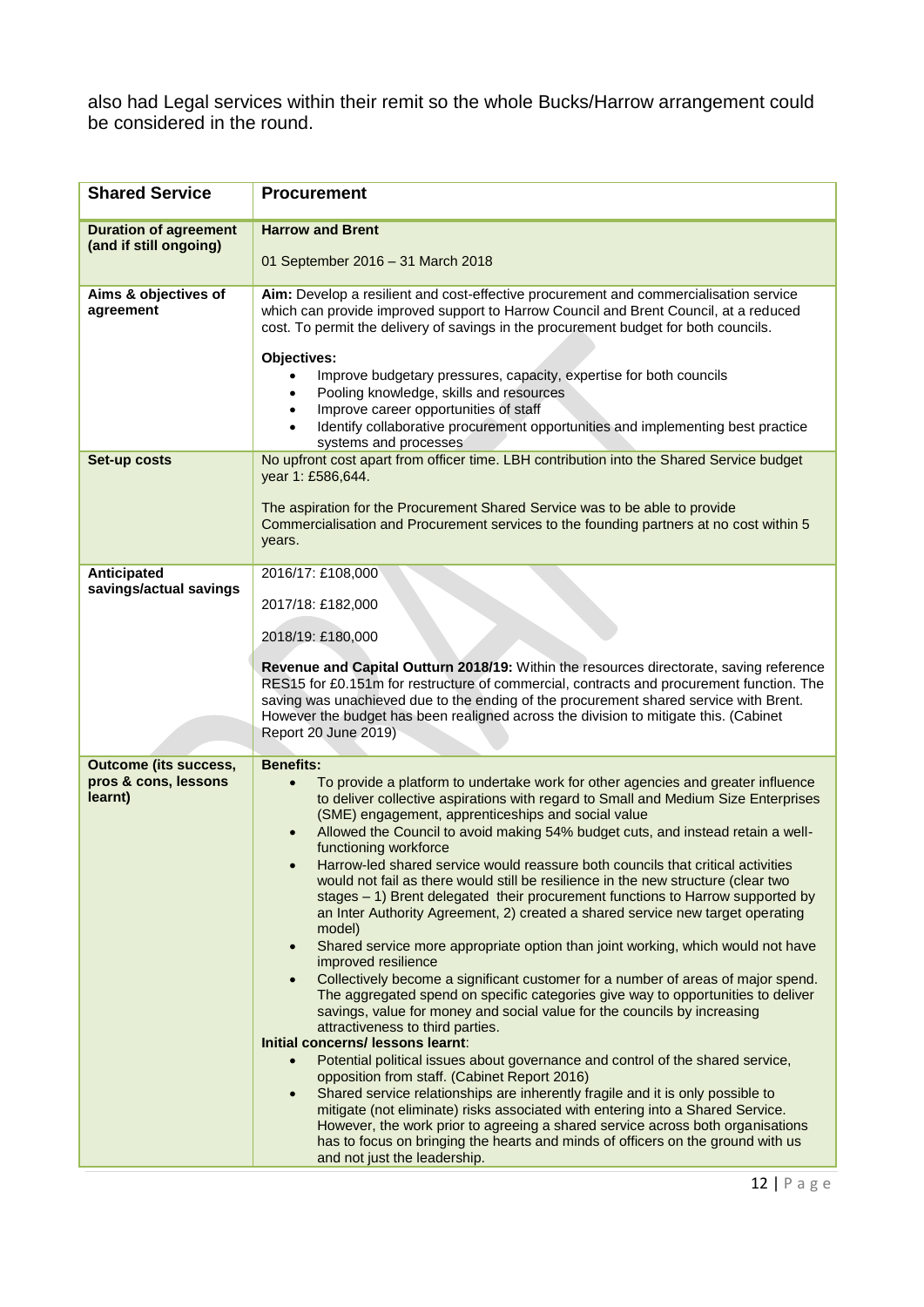Officers told us that there was a memorandum of understanding between Brent and Harrow. Some economies of scale were sought by building up a mass of skills, capability and expertise, to apply pressure on suppliers. The arrangement operated for 18 months but was not necessarily well functioning. Essentially, Harrow was running Brent's procurement service from Harrow, but without integrating any systems. A key lesson learnt from this experience rested on how invested both parties are in making the arrangement work - culturally are both local authorities up for going on the same journey to improve contracts and regulations etc? From the Harrow perspective, most of the anticipated savings were achieved however the risk that was not understood was what happens if one authority's words or intentions are not met by their actions.

We noted that in the 2015 commercialisation paper, procurement was identified as a real opportunity, however we were told that Harrow did not do any joint procurement exercises with Brent as a consequence but rather Harrow advised Brent on its procurements. There were opportunities to share skills and expertise, rather than achieve economies of scale.

| <b>Shared Service</b>                                  | <b>Trading Standards</b>                                                                                                                                                                                                                                                                                                                                                                                                                                                                                                                                                                                                                                                                                                                                                                                                                                                                                                                                                                                                                                                                                                                                                                                                                                                                                                                                                                                                                                                                                                                                                |  |
|--------------------------------------------------------|-------------------------------------------------------------------------------------------------------------------------------------------------------------------------------------------------------------------------------------------------------------------------------------------------------------------------------------------------------------------------------------------------------------------------------------------------------------------------------------------------------------------------------------------------------------------------------------------------------------------------------------------------------------------------------------------------------------------------------------------------------------------------------------------------------------------------------------------------------------------------------------------------------------------------------------------------------------------------------------------------------------------------------------------------------------------------------------------------------------------------------------------------------------------------------------------------------------------------------------------------------------------------------------------------------------------------------------------------------------------------------------------------------------------------------------------------------------------------------------------------------------------------------------------------------------------------|--|
| <b>Duration of agreement</b><br>(and if still ongoing) | <b>Harrow and Brent</b><br>1 April 2015 (partnering since 1970s) - ongoing                                                                                                                                                                                                                                                                                                                                                                                                                                                                                                                                                                                                                                                                                                                                                                                                                                                                                                                                                                                                                                                                                                                                                                                                                                                                                                                                                                                                                                                                                              |  |
| Aims & objectives of<br>agreement                      | Aim: To continue to promote and maintain an equitable trading environment for consumers<br>and businesses, creating a fair and level marketplace, in which consumers can transact,<br>(and businesses can trade), with confidence. The arrangement to continue being led by<br>Brent Council. The combined service is of a significant size and so must serve its purpose<br>and meet both boroughs' needs. New delegations are needed to support new initiatives into<br>the arrangement.                                                                                                                                                                                                                                                                                                                                                                                                                                                                                                                                                                                                                                                                                                                                                                                                                                                                                                                                                                                                                                                                              |  |
|                                                        | <b>Objectives:</b><br>For the service to continue to effectively respond to consumer complaints, give<br>advice and information to residents and business owners, ensure consumers are<br>more empowered to resolve their disputes and businesses are confident to invest<br>and trade.<br>Agree delegations for further elements of the service, including the Illegal Money<br>Lending project (for which there are no costs as it is a BIS-funded scheme) and<br>the charging for the Primary Authority Partnership.<br>Delegate authority to the Corporate Director Environment and Enterprise in<br>alignment with Brent Council's Strategic Director of Environment and<br>Neighbourhood Services and in consultation with the Portfolio Holder for<br>Community Safety and Environment. This will conclude the year-on-year changes<br>to the SLA to reflect the council's operational needs and to do so, it is necessary<br>to delegate.<br>Introduce a charge base regulatory advice service for businesses - up to seven<br>hours free advice, after which an economic rate would be charged. Brent proposes<br>PAP scheme in Brent to reduce regulatory burden on businesses and reflect<br>consistency with approaches between local enforcement agencies. Harrow would<br>be able to determine number of hours free service and the charge, after delegation<br>to Brent and inclusion to SLA.<br>Proposed changes to improve illegal money lending and business regulatory<br>advice aspects of service and to contribute to improving community safety. |  |
| Set-up costs                                           | Cabinet report 15 January 2014: The current cost of the service is £625k The MTFS<br>reductions mean that the net budget available is £485k in 2013/14. The 2014/15 available<br>budget and service level is to be discussed as part of the SLA.<br>No additional costs for Illegal Money Lending project and charging for regulatory advice.                                                                                                                                                                                                                                                                                                                                                                                                                                                                                                                                                                                                                                                                                                                                                                                                                                                                                                                                                                                                                                                                                                                                                                                                                           |  |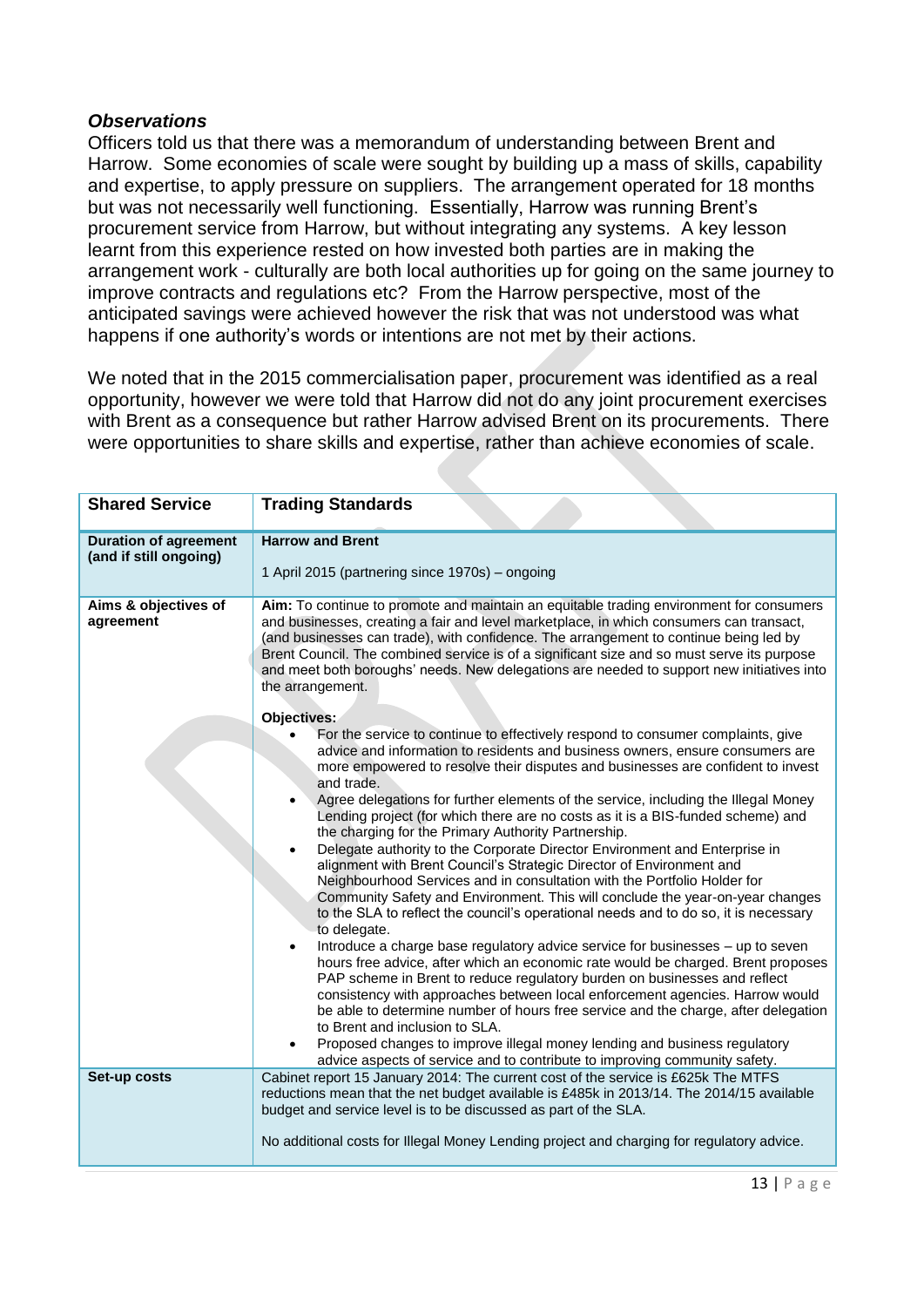|                                                                 | 2018/19 budget: £380k.                                                                                                                                                                                                                                                                                                                                                                                                                                                                                                                                                                                                                                                                                                                                                                                                                                                                                                                                                                                                                                                                                                                                                                                                                                                                                                                                                                                                                                                                                                                                                                                                                                                                             |  |
|-----------------------------------------------------------------|----------------------------------------------------------------------------------------------------------------------------------------------------------------------------------------------------------------------------------------------------------------------------------------------------------------------------------------------------------------------------------------------------------------------------------------------------------------------------------------------------------------------------------------------------------------------------------------------------------------------------------------------------------------------------------------------------------------------------------------------------------------------------------------------------------------------------------------------------------------------------------------------------------------------------------------------------------------------------------------------------------------------------------------------------------------------------------------------------------------------------------------------------------------------------------------------------------------------------------------------------------------------------------------------------------------------------------------------------------------------------------------------------------------------------------------------------------------------------------------------------------------------------------------------------------------------------------------------------------------------------------------------------------------------------------------------------|--|
| Anticipated<br>savings/actual savings                           | Current income target £20k (approx.) - to charge for business advice                                                                                                                                                                                                                                                                                                                                                                                                                                                                                                                                                                                                                                                                                                                                                                                                                                                                                                                                                                                                                                                                                                                                                                                                                                                                                                                                                                                                                                                                                                                                                                                                                               |  |
| <b>Outcome (its success,</b><br>pros & cons, lessons<br>learnt) | <b>Benefits:</b><br>A dedicated team who work well delivering days of action and other joint work.<br>There is a consistent approach across the two boroughs.<br>$\bullet$<br>Reduced overheads and support costs, as there isn't a need to employ a<br>$\bullet$<br>dedicated Chief Trading Standards Officer, or put facilities in place (e.g. TS lab).<br>Brent Trading Standards recognised as some of the best in London.<br>In 2013/14 additional income and further efficiencies have resulted in £190k<br>reductions to Harrow residents without affecting the quality of service.<br>The Trading Standards team cost each resident 78p for the year across both<br>boroughs, which is below the national average of £1.69 as reported by the Trading<br>Standards Institute in 2017.<br>The Service continues to respond to consumer complaints, gives advice and<br>$\bullet$<br>information to residents and business owners, to ensure consumers are more<br>empowered to resolve their disputes and businesses are confident to invest and<br>trade.<br><b>Lessons Learnt:</b><br>The day-to-day business can be improved as sometimes the Trading Standards<br>actions in Borough not always clear.<br>A much reduced service due to year-on-year cuts / savings.<br>$\bullet$<br>Due to limited staff resources and depending on national priorities, new work plan<br>would be reactive, rather than proactive, thus allowing the Trading Standards<br>Team to mainly focus on statutory responsibilities/to balance statutory functions.<br>Any service requests which fall outside of this scope would need to be risk<br>assessed before further investigation is commissioned. |  |

We understand that the statutory responsibilities of Trading Standards is minimal, and in the current public sector climate that may explain why services are diminishing – the scope and amount of work can be reduced whilst maintaining statutory duties.

| <b>Shared Service</b>                                  | <b>Special Needs Transport</b>                                                                                                                                                                                                                                                                                                                                                                                                                                                                                                                                                                                                                                                                                                                                                                                                                                                                                                                                                                                             |
|--------------------------------------------------------|----------------------------------------------------------------------------------------------------------------------------------------------------------------------------------------------------------------------------------------------------------------------------------------------------------------------------------------------------------------------------------------------------------------------------------------------------------------------------------------------------------------------------------------------------------------------------------------------------------------------------------------------------------------------------------------------------------------------------------------------------------------------------------------------------------------------------------------------------------------------------------------------------------------------------------------------------------------------------------------------------------------------------|
| <b>Duration of agreement</b><br>(and if still ongoing) | <b>Harrow and Brent</b><br>1 September 2016 – 31 July 2019 (Extended by another 3 years to July 2022).                                                                                                                                                                                                                                                                                                                                                                                                                                                                                                                                                                                                                                                                                                                                                                                                                                                                                                                     |
| Aims & objectives of<br>agreement                      | Aim: To merge Harrow and Brent's SEN transport services to provide high quality service<br>in accordance with the service standards, and commitment to people including staff and<br>users, while delivering long-term savings and benefits to all parties. Harrow Council to<br>deliver the necessary procurement of special needs transport, labour supply and taxi<br>contracts to meet the shared service needs.<br>Objectives:<br>Implement the service within the core budget agreed by SNT advisory board<br>Achieve solutions for the benefit of users and achieve best value, equally for each<br>party<br>All parties being equal stakeholders<br>Balance demand and budget to address the increase of pupils requiring transport<br>assistance from the service.<br>Address financial pressures due to need for new routes and larger vehicle sizes.<br>Develop consistency around drivers and escorts via training and improve vehicle<br>standards.<br>Improve efficiency to address increase in user demand. |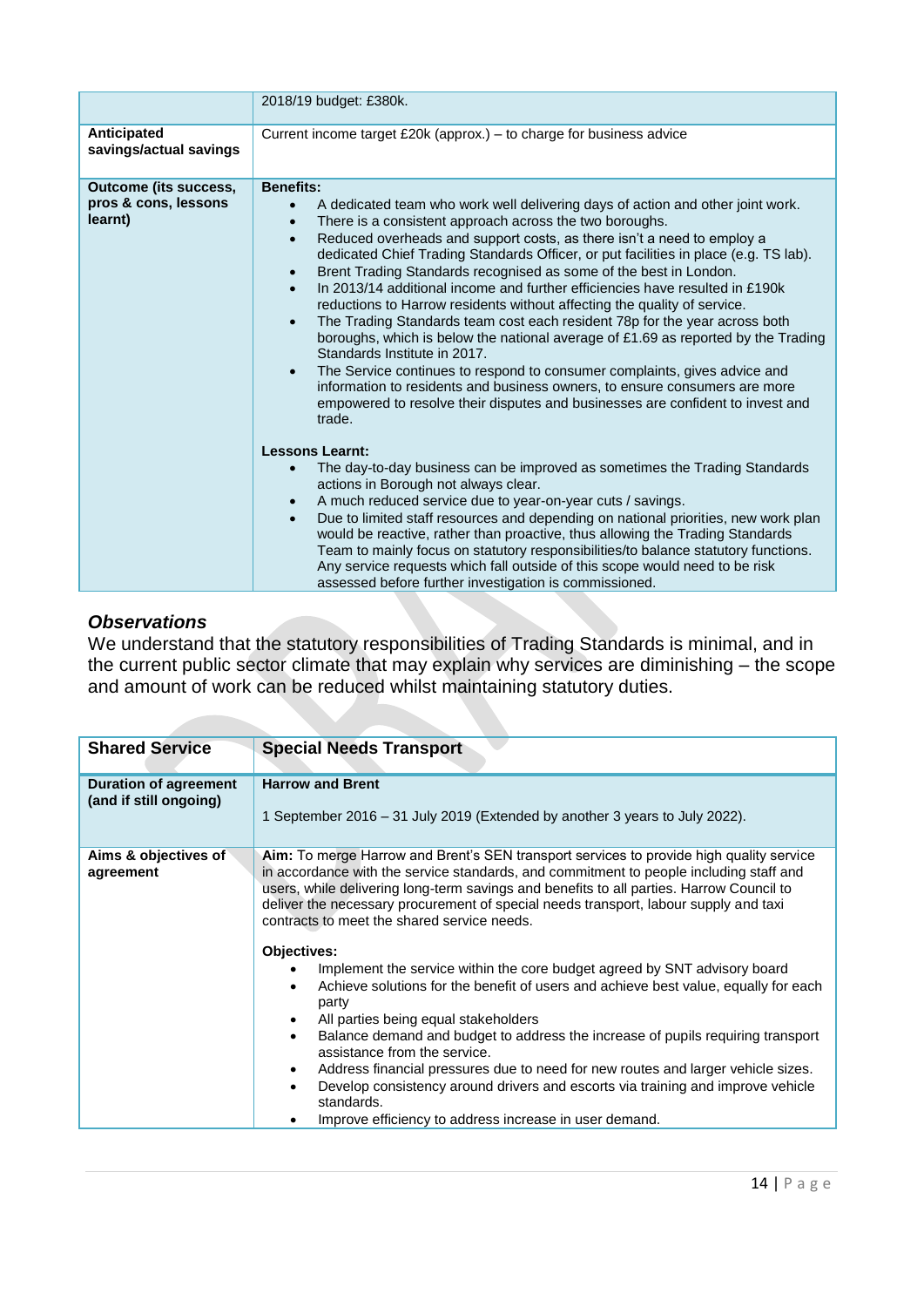| Set-up costs                          | Mob iSOFT licence extension to cover Brent operations: £16,000                                                                                                                                                                                                                                       |  |
|---------------------------------------|------------------------------------------------------------------------------------------------------------------------------------------------------------------------------------------------------------------------------------------------------------------------------------------------------|--|
|                                       | Training for Brent staff: £2,000                                                                                                                                                                                                                                                                     |  |
|                                       | Total set up costs: £18,000                                                                                                                                                                                                                                                                          |  |
| Anticipated<br>savings/actual savings | Cabinet report 21 April 2016:                                                                                                                                                                                                                                                                        |  |
|                                       | Combined anticipated savings: £1.17m over 3 years                                                                                                                                                                                                                                                    |  |
|                                       | Harrow's anticipated savings: £571k.                                                                                                                                                                                                                                                                 |  |
|                                       | MTFS 2016/17 People Directorate savings: £514k over 2 years (ref PC33).                                                                                                                                                                                                                              |  |
|                                       | Actual savings:                                                                                                                                                                                                                                                                                      |  |
|                                       | 2017/18: £309,765                                                                                                                                                                                                                                                                                    |  |
|                                       | 2018/19: £270,492                                                                                                                                                                                                                                                                                    |  |
| <b>Outcome (its success,</b>          | <b>Benefits:</b>                                                                                                                                                                                                                                                                                     |  |
| pros & cons, lessons<br>learnt)       | Combined database of clients made it possible to set up route share between both<br>$\bullet$<br>boroughs and generate income/savings as a result.                                                                                                                                                   |  |
|                                       | The larger merged office staff team is better resourced to handle the shift work<br>$\bullet$<br>required to adequately manage the service.                                                                                                                                                          |  |
|                                       | The main qualitative service improvement is that prior to the joint service neither<br>council had a Quality Assurance function. The shared service has created such a<br>function and that did not cost Harrow any more money as the merger created the<br>capacity to make this happen.            |  |
|                                       | Harrow has benefitted from a management fee income and a parking space rental<br>income.                                                                                                                                                                                                             |  |
|                                       | The shared arrangements provided greater economic buying power and this has<br>$\bullet$<br>benefitted both councils. Agency drivers and passenger assistants - Harrow<br>receives these at rates lower than the Pertemps contract. The service was given<br>approval to use this external provider. |  |
|                                       | Encourage greater efficiencies in operational front line staffing (drivers and<br>$\bullet$<br>escorts), shared policies from cross working with seconded staff, systems and<br>processes (use of single routing and scheduling IT system).                                                          |  |
|                                       | Better use of Harrow's physical premises assets to reduce operational cost of<br>shared service. Harrow is able to provide shared parking, office facilities at the<br>Central Depot.                                                                                                                |  |
|                                       | Helping to alleviate budget pressure of £1m.<br>Alleviated strain on financial challenges faced while instead of looking to budget                                                                                                                                                                   |  |
|                                       | cuts, the arrangement still strived to protect vulnerable residents and was a<br>suitable solution.                                                                                                                                                                                                  |  |
|                                       | <b>Drawbacks:</b>                                                                                                                                                                                                                                                                                    |  |
|                                       | Increased number of clients has meant an increase in the number of incidents and<br>$\bullet$<br>issues to deal with, making the service more complex.<br>Brent Council has a higher number of complex needs clients, adding to the                                                                  |  |
|                                       | $\bullet$<br>workload of the service.                                                                                                                                                                                                                                                                |  |
|                                       | The initial secondment arrangement where Brent staff transferred to Harrow<br>$\bullet$<br>offices was a major challenge and took a long time to bed in.                                                                                                                                             |  |
|                                       | The unification of policies and processes of both Boroughs was a significant<br>$\bullet$<br>challenge.                                                                                                                                                                                              |  |
|                                       | The geographical distance of Brent clients from the Harrow office and depot<br>$\bullet$<br>added to the overall operational costs as vehicles and drivers had to do extra<br>miles. This is a key consideration in any future merger considerations.                                                |  |
|                                       | <b>Lessons learnt:</b>                                                                                                                                                                                                                                                                               |  |
|                                       | While increasing client base, take care to ensure service quality does not weaken.<br>$\bullet$<br>When transferring staff, ensure well-integrated workforce via strong<br>$\bullet$                                                                                                                 |  |
|                                       | communication and engagement.<br>Operating two vehicle fleets has been possible as the vehicles are parked at close<br>$\bullet$                                                                                                                                                                     |  |
|                                       | proximity to the workshop and morning dispatch staff. It would not be efficient for<br>the fleet to be operated from a remote site which would require a separate<br>management set up, workshop and dispatch staff.                                                                                 |  |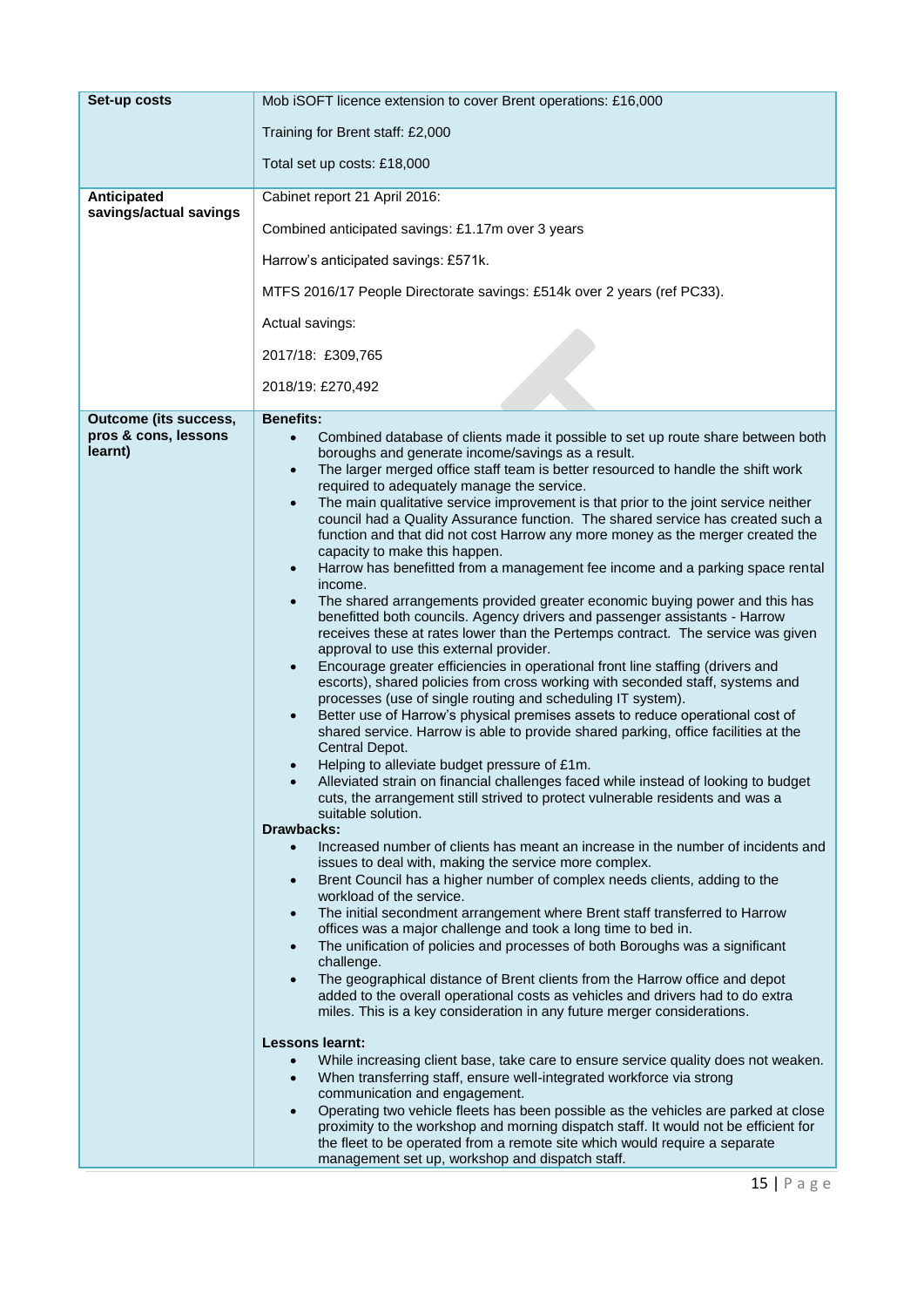Given that there is a SNT review ongoing at the moment, addressing demand and supply rather than the shared service with Brent, we decided to wait for the outcomes of committee discussion on this report to inform our conclusions about the shared service. The first phase of this review has reported and was due to be presented to P&F on 26 March. However, given the Covid-19 pandemic, this meeting was cancelled.

#### **Objective 3 – Use the intel and lessons learnt to guide future shared service ventures.**

In the background research for the review, the following emerged as some lessons from shared services in other local authorities to take into consideration when starting to explore possible shared service ventures:

- Recognise politics: Political drive to implement shared arrangements is essential to overcome issues such as individual councils appearing to lose their political sovereignty. It is an advantage when both councils have the same political party in power, however there are examples of successful shared services run by councils of different political persuasions.
- Have an 'exit strategy' as part of the formal agreement between partners. For example, although North and North East Lincolnshire have a shared procurement arrangement, each continues to employ half of the staff making it easy for them to revert to their previous separate teams if things did not work out.
- The process takes time. The development of shared services can take three years to work through the legal and financial implications of the establishment of a jointly owned shared service company. They are not an overnight solution to service delivery.
- Visiting other sites to discuss their experience and to understand the problems other councils have had is valuable.

Looking specifically at the shared services experiences in Harrow, as outlined in the previous section, the following lessons can be drawn upon by the organisation:

- In a world trying to make significant savings, often we overestimate the savings and underestimate the impact on governance, cultural fit, organisational design etc. In Harrow's HR experience, the integration did not work. Liquidity in the system is important – there needs to be something in it for everyone and when this falls apart so does the relationship.
- There needs to be a level of sophistication in developing a checklist of things to consider before the organisation enters into any future shared services relationships. The planning cycle is for a 3-year MTFS but every time funding reductions are delivered by central government the funding model needs to change quicker than the shared service agreements can allow. For example, the Bucks agreement was a 5 year deal struck in 2017 however it is difficult to foretell the funding window for 2022.
- Shared services work for some at certain times. All types of organisations have learnt from the model of choice a while ago and since had a lot of learning about what works and what does not. Officers gave the advice to not go into shared service agreements with the primary reason of making money or achieving savings.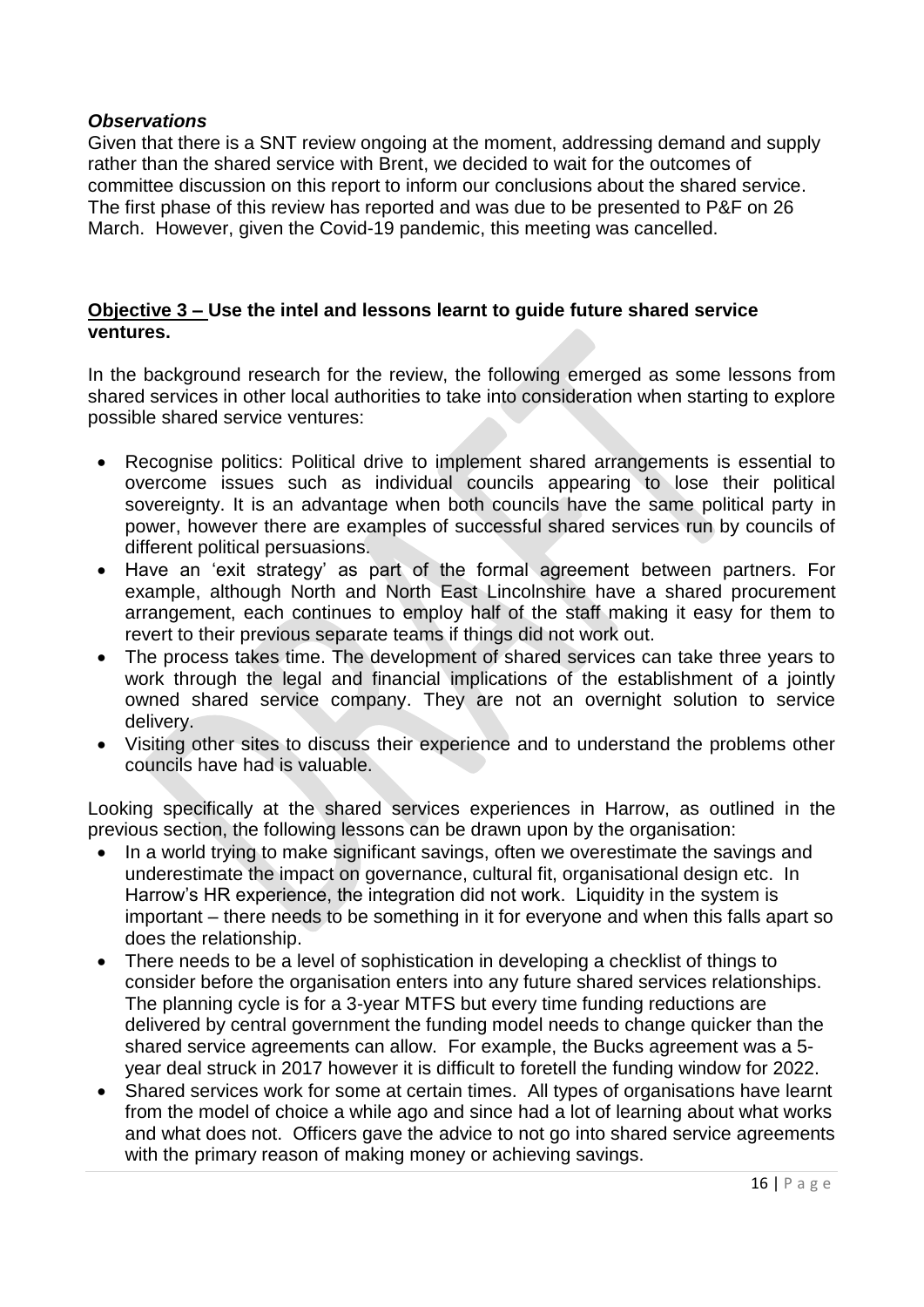- The HB Law case study demonstrates a success and providing quality of legal advice, that would not have been available had it been kept as a single service. HB Law has helped build capacity and professional skills which should be placed above cost savings.
- Knowing your exit strategy is important.
- The procurement shared service has brought about professionalisation of the service but highlighted the importance of bringing like-minded councils together – with similarity and continuity of aim.
- HR case study do not outsource strategy. Operational facets of a service are better to relinquish to another council, rather than strategy.
- Broader learning shows that there is increased say viness of local authorities which has been a good by-product of outsourcing. Councils have learnt about different models through trial and error, and are still learning by error. Comparing and contrasting with the private sector is good but needs to recognise that they are not the same sector and come with different perspectives.

#### *Developing a checklist of considerations*

In taking learning from this review forward, we believe that all future decisions around shared service arrangements should be supported by a robust business case. This business case, in its development, should take account of the following factors relating to sharing services with another organisation:

- Financial
- Quality of service
- Risk management
- Efficiency
- Workforce
- Organisational strategic direction
- Cultural

A protocol/checklist for any future shared services agreement process should be developed by the council and outline what needs to be considered in the organisation to be confident that the shared service is beneficial to Harrow Council and that any risks identified can be mitigated. We provide in the table below, drawing on what we have learnt from this review, a suggested checklist that could be built upon by the organisation to support this goal.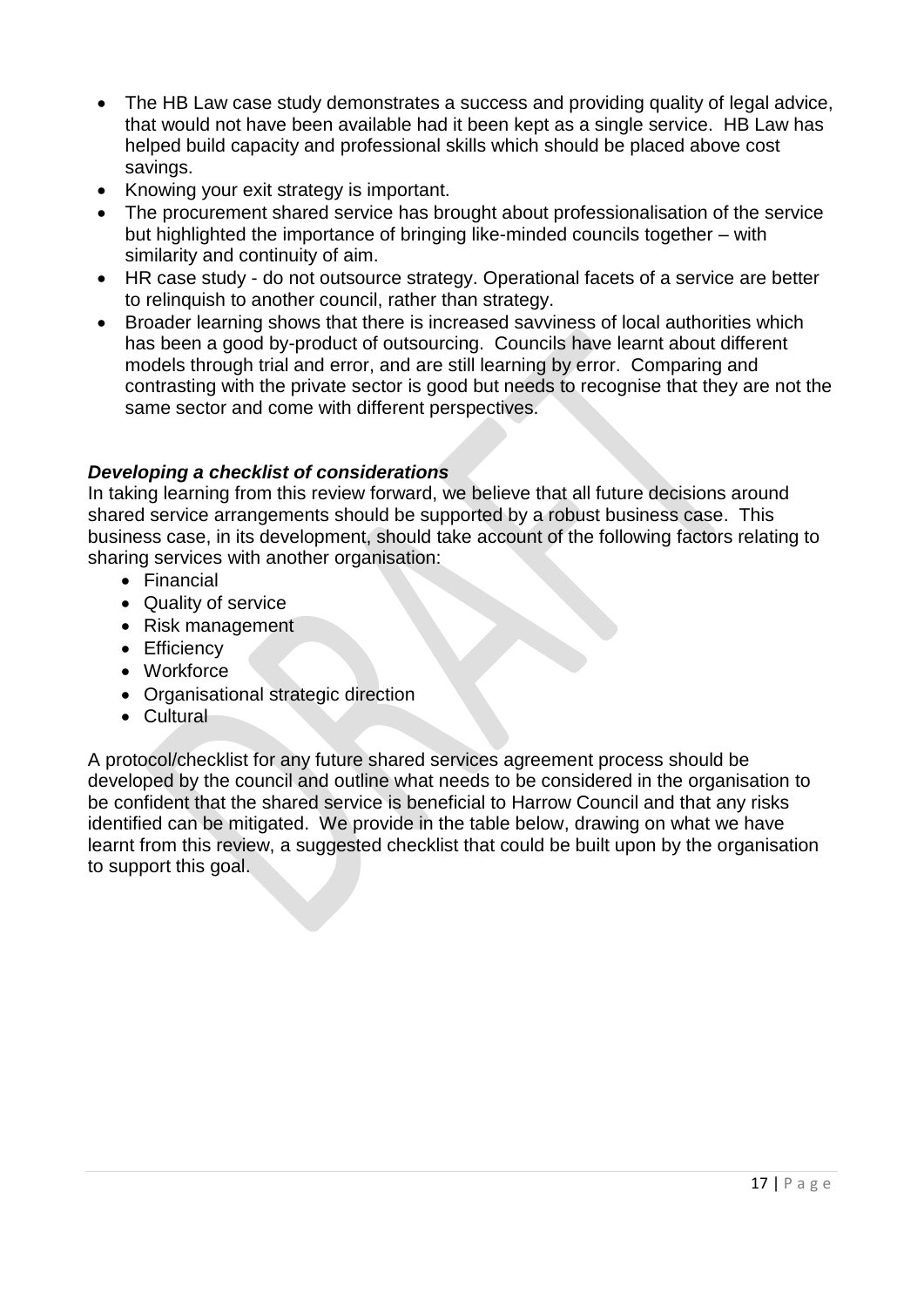| <b>Financial</b>                                                                                    | <b>Quality of service</b>                                                                           |
|-----------------------------------------------------------------------------------------------------|-----------------------------------------------------------------------------------------------------|
| Knowing all costs at the outset so there are<br>$\bullet$                                           | • Will it improve the customer                                                                      |
| no surprises or 'hidden costs' - what is and is                                                     | journey/experience?                                                                                 |
| not included in the costs?                                                                          | Does it harness the benefits of best practice?<br>$\bullet$                                         |
| Will it generate income and allow commercial                                                        |                                                                                                     |
| growth, if expanded to other organisations?                                                         |                                                                                                     |
| This should recognise that the architects of                                                        |                                                                                                     |
| services are not always the best to run                                                             |                                                                                                     |
| operations.                                                                                         |                                                                                                     |
| <b>Risk management</b>                                                                              | <b>Efficiency</b>                                                                                   |
| Who is leading the shared service and is                                                            | Will it lead to reduction in duplication of                                                         |
| there a mutual understanding of roles and<br>responsibilities?                                      | processes? Economies of scale.                                                                      |
|                                                                                                     | Will it enable innovation? Enabling service<br>$\bullet$<br>re-design to suit the changing needs of |
| The fragility of shared services<br>arrangements when treading the                                  | customers and organisational direction of                                                           |
| unchartered waters considered - mitigation                                                          | travel.                                                                                             |
| not elimination of risks is more likely. Need                                                       | Opportunities to explore further collaboration<br>$\bullet$                                         |
| leadership to change hearts and minds of all                                                        | further down the line.                                                                              |
| involved.                                                                                           |                                                                                                     |
| • Are robust exit strategies in place?                                                              |                                                                                                     |
| <b>Workforce</b>                                                                                    | <b>Organisational strategic direction</b>                                                           |
| Allows building up of critical mass of<br>$\bullet$                                                 | Allows maintenance of control over the<br>$\bullet$                                                 |
| specialist expertise and/or functions. Bring in                                                     | strategic direction of the organisation - retain                                                    |
| expertise where it currently does not exist.                                                        | the ability, capacity and resource for                                                              |
| Readiness to share people, resources and                                                            | strategic thinking to drive the organisation                                                        |
| services.                                                                                           | forward so that strategic focus and ambition                                                        |
| Staff opportunities for development.                                                                | is not lost.                                                                                        |
| Engagement with staff, politicians and trade                                                        | Is the new arrangement greater or less<br>$\bullet$                                                 |
| unions.                                                                                             | responsiveness to organisation's needs?<br>Does it offer enhanced organisational                    |
| Factor in capacity in the short-term,<br>$\bullet$<br>especially at senior level, to deliver change | $\bullet$<br>resilience and future proof against changing                                           |
| required to adopt the shared service.                                                               | government and local policy?                                                                        |
|                                                                                                     | Does it enable strategic growth for example<br>$\bullet$                                            |
|                                                                                                     | in adoption of technology?                                                                          |
| <b>Culture</b>                                                                                      |                                                                                                     |
|                                                                                                     | Delition and direction of the examinations involved thou wall will the pertaera werk tegether to    |

- Politics and direction of the organisations involved how well will the partners work together to provide a coherent service?
- Mechanisms for governance and control.
- Culturally are both organisations signed up this journey both in terms of human investment as well as financial investment? Can both organisations back up their words with actions?
- Are the equalities and diversity responsibilities of the organisations as employers, community leaders and service providers aligned and compatible?

**RECOMMENDATION 1: that every decision that the council takes around future shared service arrangements should be supported by robust feasibility studies, options appraisals and business case, which have been considered by CSB and had the opportunity to be critically and constructively challenged by members.**

**RECOMMENDATION 2: that the council develops a checklist of considerations that any future shared services agreement process must take account in order to be**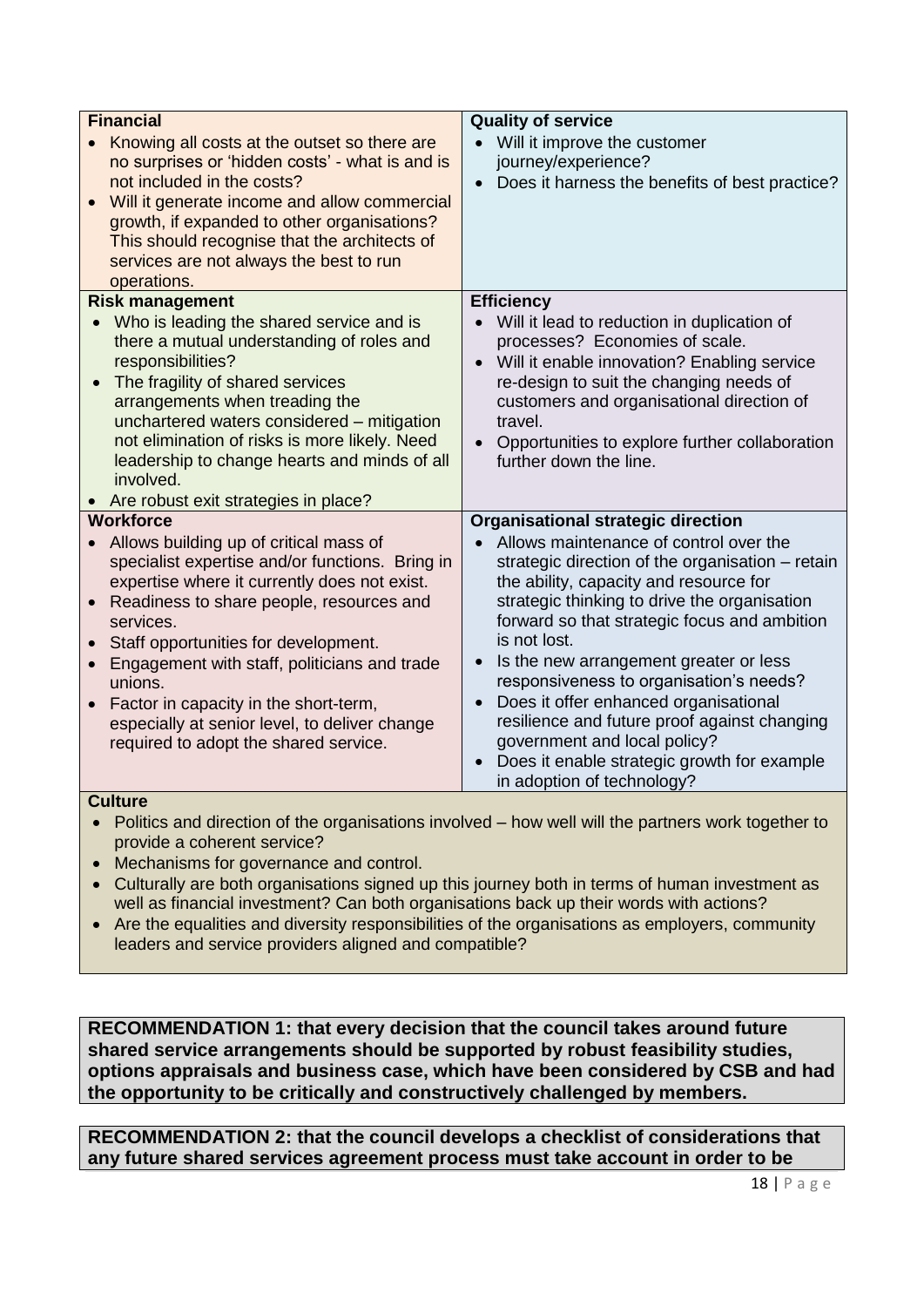**confident that the shared service is beneficial to Harrow Council and that any risks identified can be mitigated. This can build on the checklist suggested by the review group.**

#### **Objective 4 – To research and understand best practice, lessons learnt on sharing services and how these can be adopted and implemented at Harrow Council.**

#### *Best practice and lessons learnt on sharing services and how these can be adopted and implemented at Harrow Council*

When thinking about sharing services, the Local Government Association (LGA) recommends that councils consider what benefits sharing will bring to the service, and if sharing is the best way to achieve those benefits. According to recent University of Oxford research, shared costs do not always reduce costs or improve performance. There is little evidence on whether the arrangement's intention (i.e. cost savings) was achieved without adverse impact on service quality. In the current financial climate, the primary rationale for sharing in many cases is the opportunity to achieve economies of scale. There are differing views on whether such benefits are achievable. Some commentators disagree that sharing services to increase the volume of activity will bring economies of scale. They argue that a common result of higher-volume processing is an increase in the number of errors which then create additional work in resolving them. Other approaches to process improvement argue that economies can better be achieved by improving the flow of work rather than increasing the quantity of it. For example, eradicating unproductive activities in the processing of revenues and benefits claims will lead to shorter processing times and enable additional work to be taken on without additional cost. In a number of cases, the move to shared services has occurred in tandem with efforts to re-engineer business processes and transform service delivery.

While the move to shared services presents an opportunity to redesign services and implement new, more cost-effective ways of working, there may be some work that councils need to do ahead of the change, for example to align policies or work practices, or to move to common IT platforms. Councils also need to consider whether there are any existing contracts relating to a service that would prevent them from moving to a shared service arrangement until a specific date.

Some of the most commonly cited barriers to sharing are cultural or behavioural. These can include political concerns over losing sovereignty and control over council services. Many of these cultural issues depend on the maturity of the partnership. They can be overcome where there is strong and effective leadership which builds political support across the organisations and attention to cultural change to bring staff on board.

In 2008 the Office of Government Commerce published lessons learned from more than 20 Gateway Reviews of shared services programmes and projects. These offer some useful advice around establishing shared services:

- 1. Develop a sound business case to support the decision and keep this under regular review.
- 2. Develop a realistic benefits realisation plan with unequivocal buy-in from the stakeholders.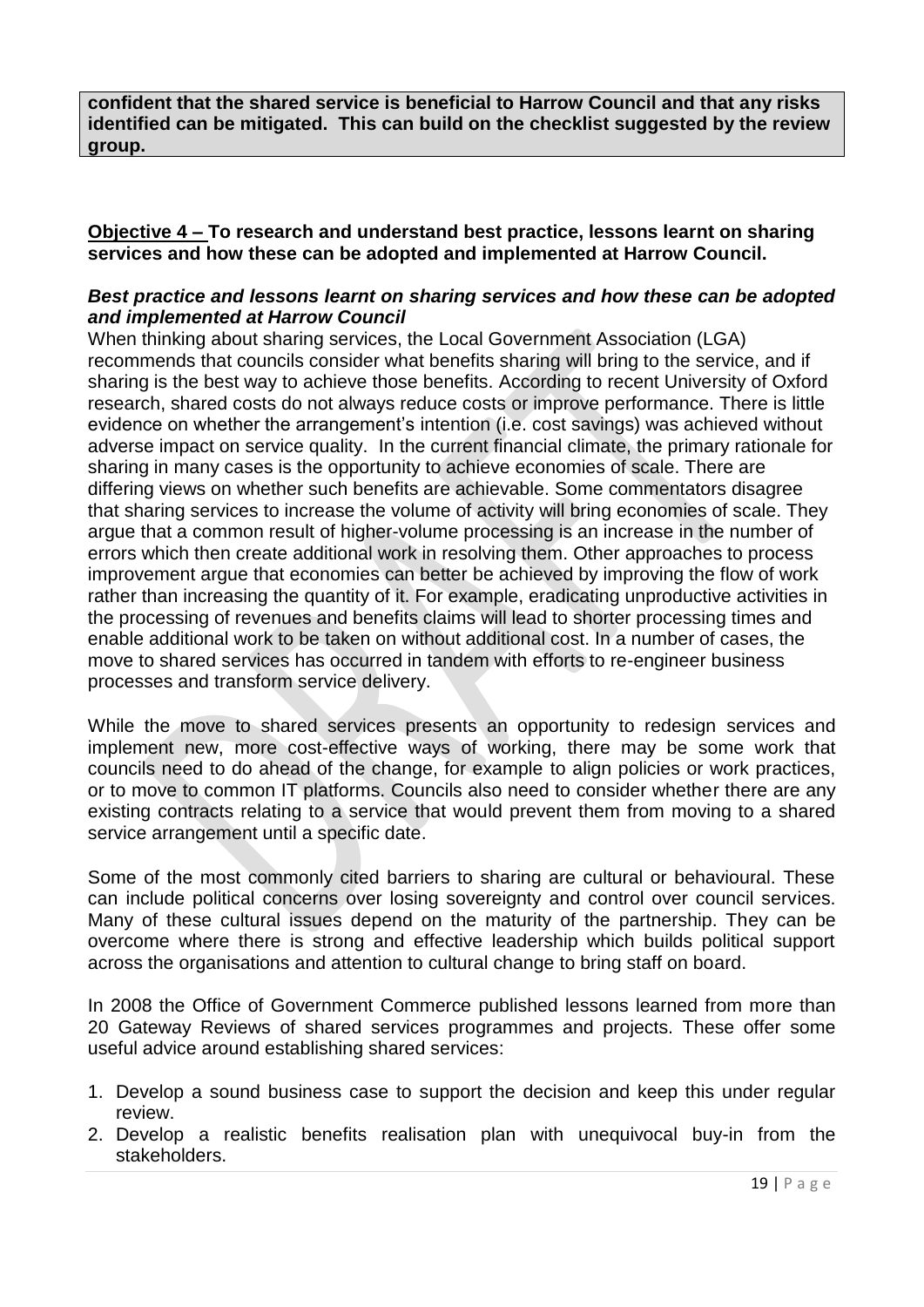- 3. Ensure the organisation has the capacity, capability and resources to deliver the shared services solution. Timescales also need to be realistic.
- 4. Ensure stakeholder buy-in is obtained from the outset and sustained throughout the development and implementation of the shared services solution.
- 5. Develop service level agreements which are practical and realistic.
- 6. Develop sound migration and transition plans including data migration and cleansing.
- 7. Anticipate and manage staff sensitivities through effective communication.
- 8. Develop a contingency plan as part of the wider risk management strategy.

#### *Support from the LGA*

Each council will need to decide its own strategy, direction and destination for shared services and management. These will not be the same. To be a provider or commissioner of services, to adopt incremental or transformational change, to share a wide range of services or a few – are all valid approaches. The LGA has produced an interactive map detailing shared services examples from councils across England. It indicates who is sharing what and the savings and benefits achieved or expected. The LGA has also launched a shared services match making service to provide assistance to support councils who wish to share services and / or management teams with other councils. This would be a good first port of call to connect Harrow with other councils wishing to start a new shared service and / or assist in enlarging existing arrangements. The offer includes access to funding for a dedicated shared service expert and / or paid for external mediation advice and support.

LGA research in 2017/18 found:

- Number of councils engaging in shared services is on the rise.
- In 2017, 486 partnerships had £657m estimated savings, a large increase from 2011, during which 143 agreements led to £157m savings.
- In 2018, councils involved in 599 partnerships, with £971m anticipated savings.
- From 2007 to 2010 there were only 74 arrangements, but from 2015 to 2018 there were 182 arrangements.
- Agreements vary from region to region in the UK. In 2018, the largest number of partnerships involved councils in Southeast England (117), followed by the East Midlands (85). By comparison, just 19 were reported in North East England. Also, in large urban areas they are uncommon.
- Partnering appears to be uncommon in Scotland and Wales. In Scotland, sharing usually focuses on individual services, including cooperation between councils, private firms and other public sector bodies and third sector organisations.

Some of the lessons learned are listed as:

- Retaining sovereignty of each council keep politics to a minimum. Shared management must support both sets of staff, with a reflection of a shared approach and culture.
- Working with elected members need to acknowledge that each council may differ in the way they do things.
- Developing new style of leadership Chief execs encouraged to adopt shared leadership style. An adaptive style, which may be challenging when recruiting staff from councils that have little engagement in partnership function.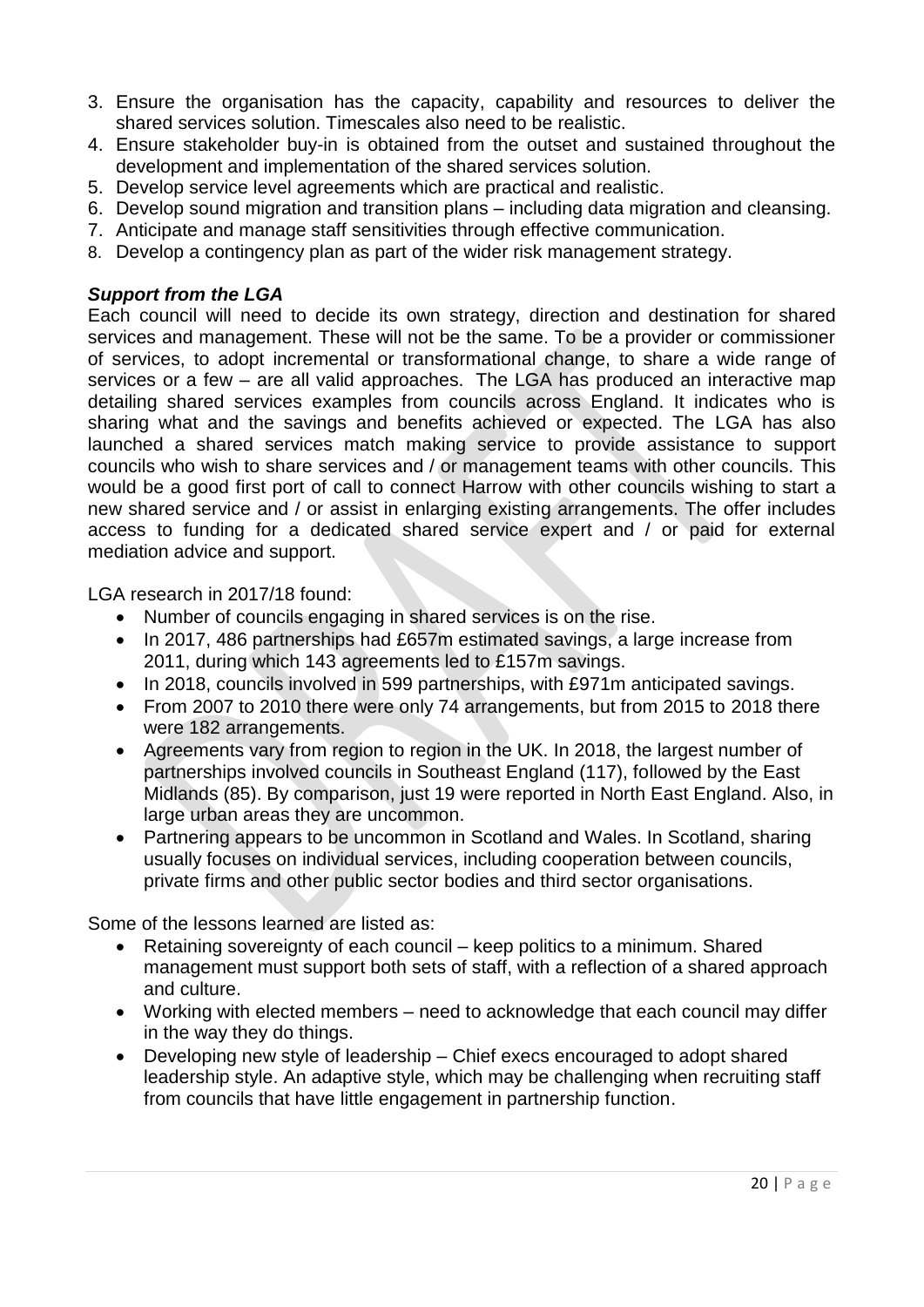- Barriers to sharing include lack of willingness, fear of losing control over services, concern about reduced accountability to service users and taxpayers, lack of trust, staff impact, service quality.
- To support the sharing, ensure: good working relations between leaders/senior managers, trust extends to wider council and staff through informal briefings to create shared understanding, take managed risks, compromise
- Right partners: party politics/ organisational politics need to be overcome, otherwise choose participant council carefully.

#### *Outsourcing*

Outsourcing in the public sector has evolved steadily during the past 30 years under governments of all political colours. In 2017, government spent £292bn (equivalent to more than one third of total public expenditure) on procuring goods, works and services from external suppliers – up from £112bn in 1987.

Outsourcing of public services by local and central government has delivered mixed results with the public sector no longer likely to save as much money from using private contractors as in previous decades.

An in depth study by the Institute for Government compared savings and improvements in quality across a range of services during the past 30 years. Each service is awarded a light – green, amber or red – depending on how successful outsourcing has been. While only one, probation, is judged an outright failure, the report warns that others have not always been as successful as first envisaged. This includes the collapse in 2018 of Carillion, which led to some construction contracts involving local authorities being terminated.

Outsourcing has generally worked best in support services that are relatively simple to contract for and deliver, such as waste collection, cleaning, and catering. Among the reasons it may fail are unrealistic pricing, unrealistic transfer of risk to contractors and weak management of contracts by councils or government departments. The report also warns of the danger of local and central government becoming too dependent on large suppliers or contractors where there is lack of competition from the private sector.

The success or failure of a service depends on management, funding, staff and other factors – regardless of whether a service is outsourced. But government departments and local authorities should understand where outsourcing works, what benefits it can deliver, and why different outsourcing projects succeed or fail.